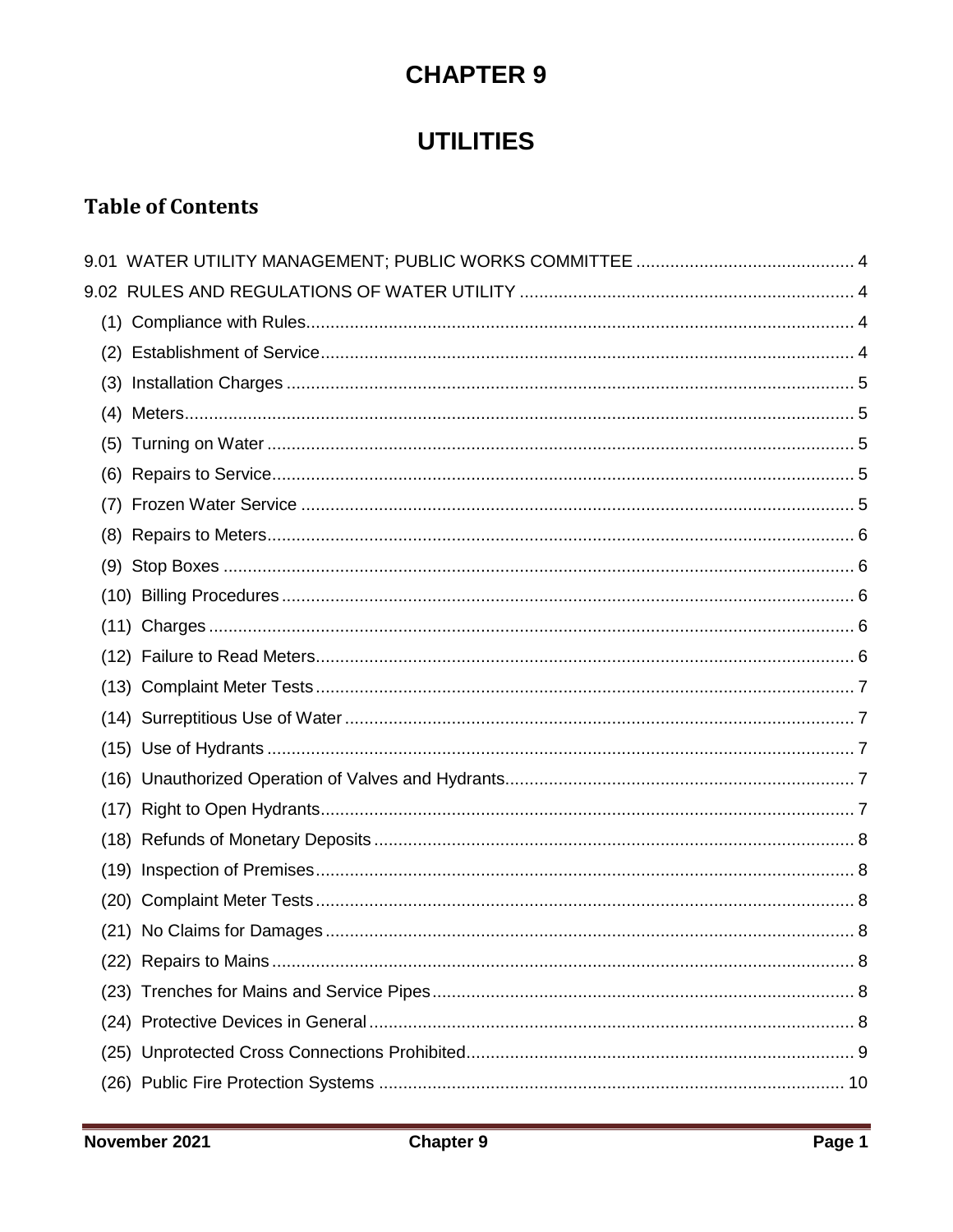| (3) |                                                                                  |  |
|-----|----------------------------------------------------------------------------------|--|
|     |                                                                                  |  |
| (1) |                                                                                  |  |
| (2) |                                                                                  |  |
| (3) |                                                                                  |  |
| (4) |                                                                                  |  |
|     |                                                                                  |  |
|     |                                                                                  |  |
|     |                                                                                  |  |
|     |                                                                                  |  |
|     |                                                                                  |  |
| (5) |                                                                                  |  |
|     |                                                                                  |  |
|     |                                                                                  |  |
|     |                                                                                  |  |
|     |                                                                                  |  |
|     |                                                                                  |  |
|     |                                                                                  |  |
|     |                                                                                  |  |
|     |                                                                                  |  |
| (2) |                                                                                  |  |
|     | (3) Connections to Mains Installed Prior to Date of Adoption of This Section  24 |  |
|     |                                                                                  |  |
|     |                                                                                  |  |
|     |                                                                                  |  |
|     |                                                                                  |  |
|     |                                                                                  |  |
|     |                                                                                  |  |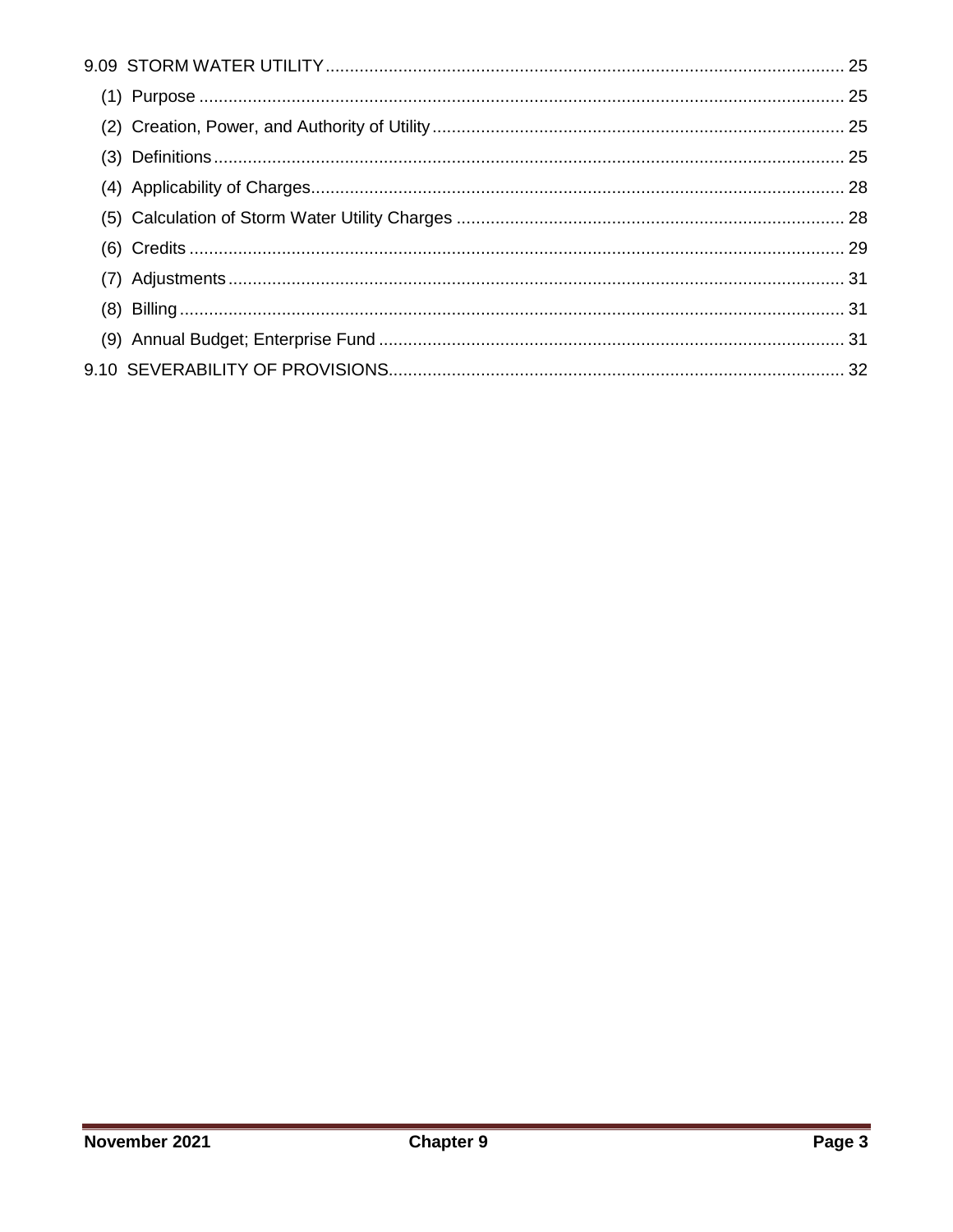# **UTILITIES**

## <span id="page-3-0"></span>**9.01 WATER UTILITY MANAGEMENT; PUBLIC WORKS COMMITTEE**

See s. 2.09 of this Code.

## <span id="page-3-1"></span>**9.02 RULES AND REGULATIONS OF WATER UTILITY**

#### <span id="page-3-2"></span>**(1) Compliance with Rules**

All persons receiving a water supply from the Middleton Water Utility, or who may make application therefor, shall be considered as having agreed to be bound by the rules and regulations as filed with the Public Service Commission of Wisconsin.

#### <span id="page-3-3"></span>**(2) Establishment of Service**

(a) Service Applications

Application for the original installation of a supply from a City water main, or for any extension or alteration of any existing supply from the curb line, or within the street property line, shall be filed by the owner of the property or an authorized agent therefor for the approval of the manager of the Water Utility prior to the performance of any such work. If a master plumber, or the owner, makes such application, he or she shall provide, fully and truly, the legal description of the property, the street location, the character of the supply pipe, and the fixtures or appliances to be supplied. (Note particularly any special refrigeration or air conditioning water consuming appliances). The manager is empowered to withhold approval of any application wherein full information of the purpose of such supply is not clearly and fully set forth by the applicant.

- (b) Service Connections
	- 1. Each applicant for water service shall make application for such service, agreeing to put in the service pipe from the curb line to each piece of water using property existing at that point and owned by him or her where such water is desired, at the expense of such applicant and to commence the payment for such water service when a bill is rendered for the same.
	- 2. No service pipe shall be installed to any lot or parcel of land not being served unless said lot or parcel of land has a frontage on a regularly platted street or public strip in which a cast iron or other long life water main has been laid and unless the water service connection therewith is made between the property lines, extended to the main.
	- 3. The service pipe shall be laid in conformance with City specifications. No division of the water service of any lot or parcel of land shall be made for the extension and independent meterage of the supply to an adjoining lot or parcel of land.
	- 4. No division of a water supply service shall be made at the curb for separate premises having frontage on any street or public service strip whether owned by the same or different parties.
	- 5. All water supplies shall be of undiminished size from the street main to and including the outlet valve of the water meter.
	- 6. Beyond the meter outlet valve the piping shall be sized and proportioned to provide, on all floors, at all times, an ample and equitable distribution of water supply for the greatest probable number of fixtures or appliance units operating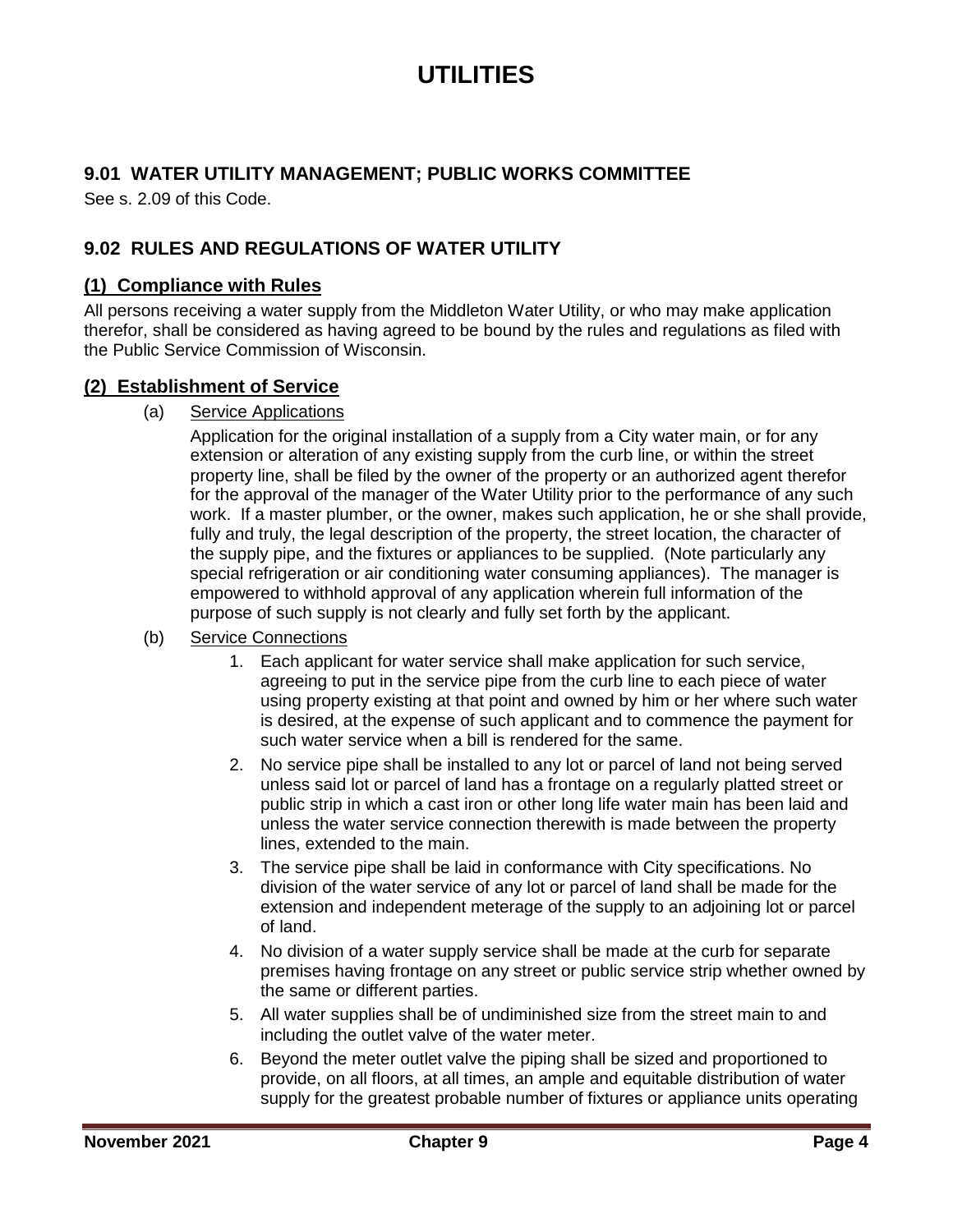#### <span id="page-4-0"></span>**(3) Installation Charges**

(a) Installation of Distribution System and Services

The Water Utility will extend water mains for new customers within the City limits where the cost of extension is to be immediately assessed against the benefitted property owners under procedure set forth under Wis. Stat. s 66.60. Service Connection Assessment. The service assessment shall be based on the actual cost to the City for installation of the service to the property being assessed.

(b) Services from Existing Mains

The Water Utility will install the initial water service lateral from the main through curb cock and box at rates authorized by the Public Service Commission and approved by the Common Council.

(c) Replacement of Service Pipe

In case it is necessary to install a larger service to replace an existing small diameter service pipe, the new service will be installed as authorized by the Public Service Commission and by City ordinance or resolution.

#### <span id="page-4-1"></span>**(4) Meters**

#### (a) Installation of Meters

Meters will be furnished and placed by the Water Utility and are not to be disconnected or interfered with by the consumer. All meters shall be so located that they shall be preserved from obstructions and allow easy access thereto for reading and inspection, such location to be designated by the manager. All piping within the building must be supplied by the consumer.

(b) Services Piping for Meter Settings

In installing new service piping, if meters are to be set, the consumer shall, at his or her own expense, provide the proper connections for the meter. A horizontal run of sufficient length complete with necessary valving and connections shall be installed to accommodate the meter. Valves shall be provided on both sides of the meter.

#### <span id="page-4-2"></span>**(5) Turning on Water**

The water shall not be turned on for a consumer except by a duly authorized employee of the Water Utility. When a plumber has completed a job he or she shall leave the water turned off. This does not prohibit the plumber from testing the work performed.

#### <span id="page-4-3"></span>**(6) Repairs to Service**

The service pipe from the main to the curb box shall be maintained and kept in repair at the expense of the Water Utility. The consumer shall maintain the service pipe from the curb box to the point of use and shall be billed for any water which has not passed through the meter and has been wasted by leakage of defective pipes and fixtures.

If a consumer fails to repair a leaky or broken service pipe from curb box to point of metering or use within such time as may appear reasonable to the manager of the Water Utility after notification has been served on the consumer by the Manager or his or her designee the water will be shut off and will not be turned on again until the repairs have been completed.

## <span id="page-4-4"></span>**(7) Frozen Water Service**

Frozen services shall be thawed out by and at the expense of the Water Utility except where the freezing was caused by contributory fault or negligence on the part of the consumer such as reduction of the grade or undue exposure of the piping in the building or on consumer's property, or failure to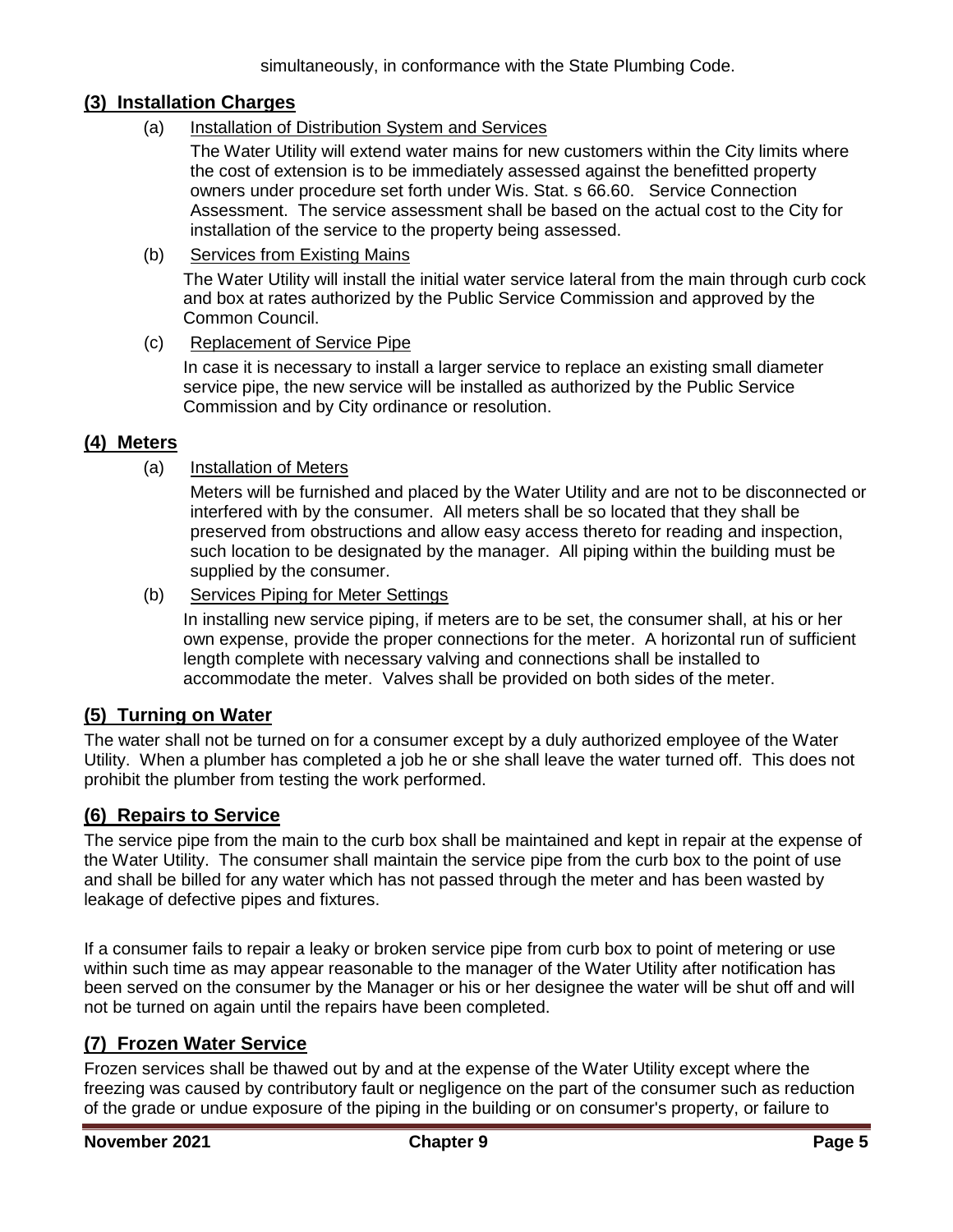comply with the Water Utility's specifications and requirements as to depth of service, lack of sufficient backfill, etc.

Following the freezing of a service the Water Utility shall take such steps and issue such instructions as may be necessary to prevent the refreezing of the same service. No charge will be made for rethawings if the instructions are followed. In case it is necessary to allow the water to flow to prevent refreezing, the consumer must make provision for proper disposal of the waste water. For the period in which the water is allowed to run the consumer will be billed according to his or her meter readings but in no event to exceed the average amount paid in the corresponding billing periods of the previous two (2) years. A new consumer will be charged the average bill for other consumers of the same class receiving service under comparable conditions.

# <span id="page-5-0"></span>**(8) Repairs to Meters**

Meters will be repaired by the Water Utility and the cost of such repairs caused by ordinary wear and tear will be borne by the Water Utility. Repair of any damage to a meter resulting from the carelessness of the owner of the premises, his or her agent or tenant, or from the negligence of anyone of them to properly secure and protect same, including any damage that may result from allowing a water meter to become frozen or to be injured from the presence of water or steam in the meter, shall be paid for by the consumer or the owner of the premises.

## <span id="page-5-1"></span>**(9) Stop Boxes**

The consumer shall protect the stop box in his or her terrace and shall keep the same free from dirt and other obstructions. The Water Utility shall not be liable for failure to locate stop box and shut off water in case of a leak on the consumer's premises.

### <span id="page-5-2"></span>**(10) Billing Procedures**

(a) Billing

When a consumer's premises have several buildings each supplied with service and metered separately, the full minimum charge will be billed for each meter separately, and the readings will not be cumulated. If these buildings are all used in the same business and are connected by the consumer, they can be metered in one place. If the utility, for its own convenience, installs more than one meter, the readings will be cumulated for billing. The consumer shall be the property owner of the premises and shall be responsible for all charges for water service.

(b) Payment of Bills.

All bills for water service to premises shall be due and payable on the first day of April, July, October and January, each year. Failure to receive a bill does not relieve that party from his or her obligation nor exempt him or her from the lawful penalty if not paid within the period specified.

(c) Charges for Unpaid Bills

The gross bill, which shall be 3% higher than the net bill, will be payable if the bill is not paid by April 30, July 31, October 31 and January 31. Bills that remain unpaid (for the previous yearly period) on October 15 shall be processed pursuant to Wis. Stat. s. 66.069(1)(b), and become a lien on the property served.

## <span id="page-5-3"></span>**(11) Charges**

Charges shall be as established by the Public Service Commission.

# <span id="page-5-4"></span>**(12) Failure to Read Meters**

Where the Water Utility is unable to read the meter the Utility may estimate a bill as prescribed by the Public Service Commission.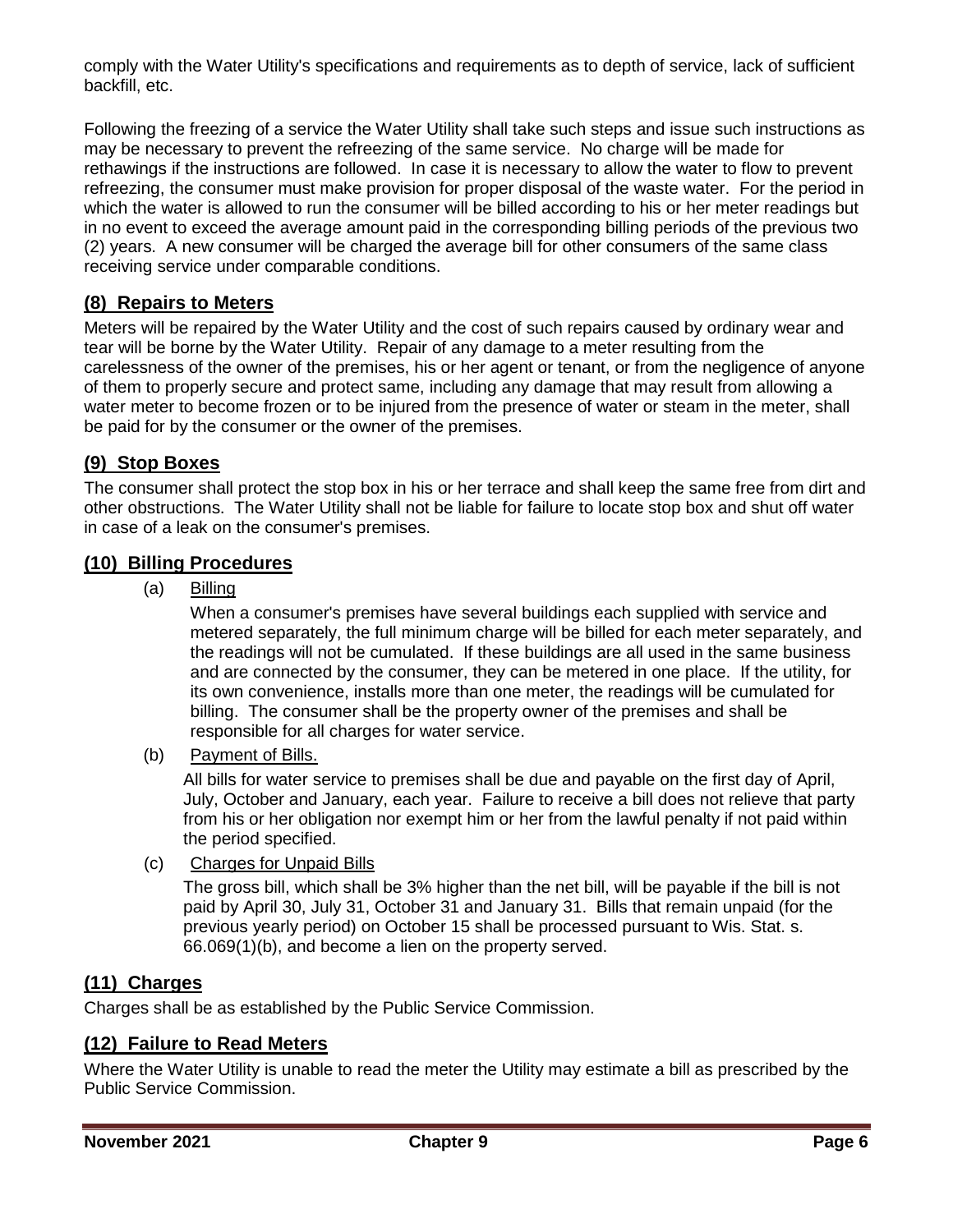If the meter is damaged (see Surreptitious Use of Water) or fails to operate for any reason, the Water Utility will render a bill for the current period based on an average of the last two (2) billing periods, providing there is no particular reason why the use during that period has not been normal. In case the last two (2) periods cannot be properly used, then the bill shall be estimated by some equitable method.

# <span id="page-6-0"></span>**(13) Complaint Meter Tests**

If a customer so requests, the Utility shall promptly make an accuracy test in addition to the periodic or installation test if 24 months or more have elapsed since the last complaint test of the same meter in the same location. If less than 24 months have expired, there will be a charge of \$2.00 per inch of nominal size or fraction thereof, payable in advance. If the meter is found fast in excess of 2%, any payment that we made for the test will be refunded and there will be an adjustment for past billings. See Wis. Adm. Code Sections PSC 185.61 through PSC 185.78.

# <span id="page-6-1"></span>**(14) Surreptitious Use of Water**

When the Water Utility has reasonable evidence that a consumer is obtaining his or her supply of water, in whole or in part, by means of devices or methods used to stop or interfere with the proper metering of the water service being delivered to his or her equipment, the Water Utility reserves the right to estimate and present immediately a bill for service unmetered as a result of such interference and such bill shall be payable subject to a 24 hour disconnection of service. When the Water Utility shall have disconnected the consumer for any such reason, the Water Utility will reconnect the consumer upon the following conditions:

- (a) The consumer will be required to pay the Water Utility for any and all damages to its equipment on the consumer's premises due to such stoppage or interference with its metering.
- (b) The consumer must further agree to comply with reasonable requirements to protect the Water Utility against further losses. Wis. Stat. ss. 98.25 and 343.17, as relating to water service, are hereby adopted and made a part of these rules relating to the operation of the Water Utility.

## <span id="page-6-2"></span>**(15) Use of Hydrants**

Permission may be granted by the Manager to use a hydrant. No hydrant shall be used until it is equipped with a valve and in no case shall any valve be set or moved except by a member of the Water Utility. An application must be made to the utility for setting a valve and the applicant must make payment as required by the City Council and authorized by the Public Service Commission. When the applicant is finished with the hydrants, he or she shall notify the Water Utility and when the valve and valve wheel is returned undamaged, the deposit shall be refunded.

## <span id="page-6-3"></span>**(16) Unauthorized Operation of Valves and Hydrants**

Any person who shall, without authority of the Manager, operate any valve connected with the supply mains or service line, or open any fire hydrant connected with the distribution system, except for the purpose of extinguishing fire, or who shall wantonly injure or impair the same, shall be subject to a fine of not less than ten dollars (\$10.00) nor more than one hundred dollars (\$100.00). Owners or operators of motor vehicles will be held for the cost of repair of any hydrant damaged by being hit by a motor vehicle and the Water Utility will not be responsible for the damage to the motor vehicle by reason of such accident.

## <span id="page-6-4"></span>**(17) Right to Open Hydrants**

Only such persons as shall be authorized by the Manager of the Water Utility or the Chief of the Fire Department shall be permitted to open any fire hydrant for any purpose whatsoever and no one except such persons shall be permitted to take the hydrant wrenches or wheels or suffer the same to be taken from any fire engine house, except for Fire Department purposes.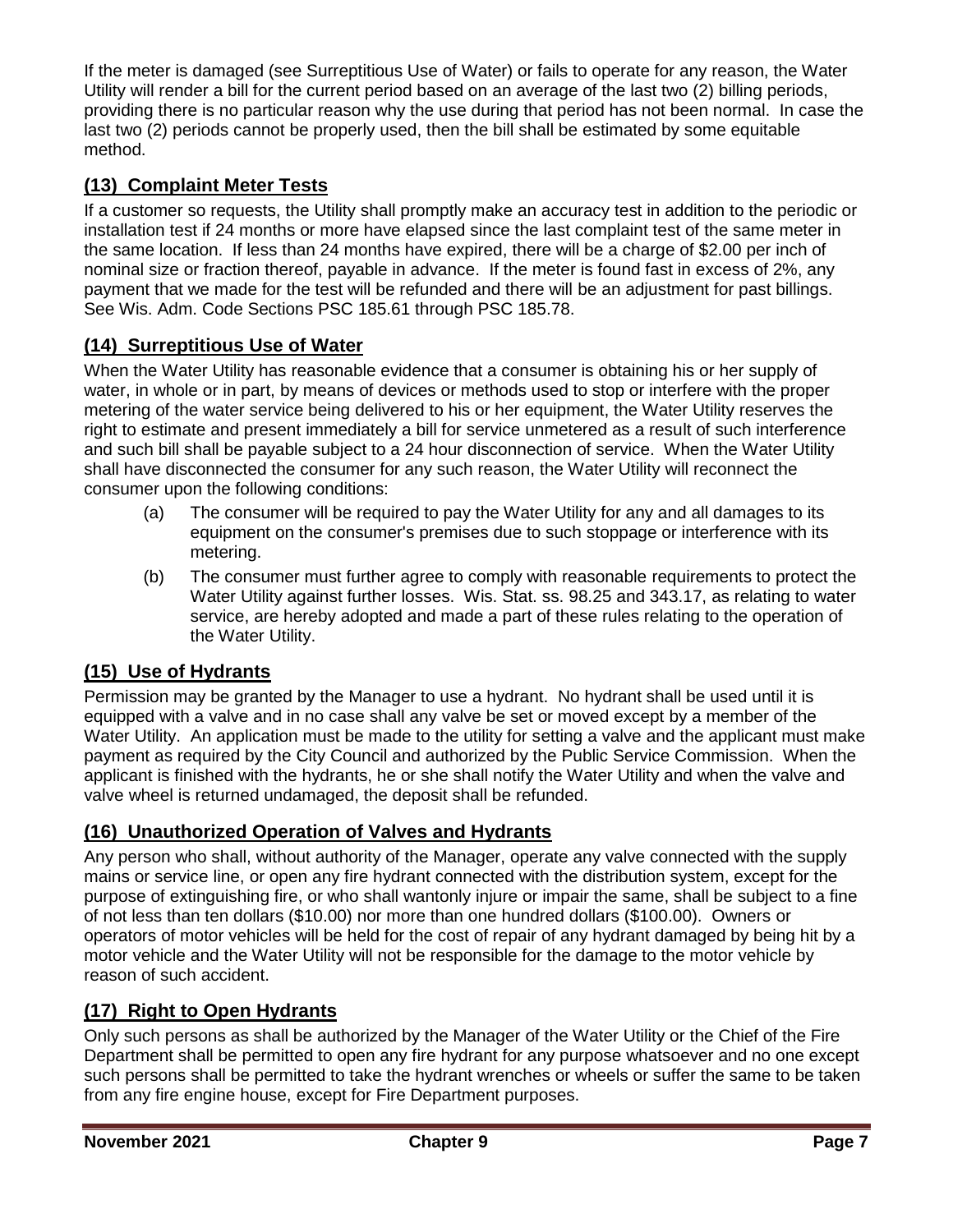# <span id="page-7-0"></span>**(18) Refunds of Monetary Deposits**

All monies deposited as security for payment of charges arising from the use of temporary water supply on a metered basis, or for the return of a hydrant wrench or reducer, if the water is used on an unmetered basis, will be refunded to the depositor on the termination of the use of the water, the payment of all charges levied against the depositor and the return of the property.

#### <span id="page-7-1"></span>**(19) Inspection of Premises**

Any officer or authorized employee of the Water Utility shall have the right of access during reasonable hours to the premises supplied with service, for the purpose of inspection or for the enforcement of the Water Utility's rules and regulations.

#### <span id="page-7-2"></span>**(20) Complaint Meter Tests**

When premises are to be vacated, the Water Utility shall be notified in writing at once. The owner of the premises shall be liable to prosecution for any damage to the property of the Water Utility by reason of failure to notify the Water Utility of vacancy.

## <span id="page-7-3"></span>**(21) No Claims for Damages**

No person shall enter a claim for damage against the City of Middleton as a water utility, or any officer thereof, for damage to any pipe, fixture, or appurtenance by reason of interrupted water supply, or variation of pressure, or for damage of any nature whatsoever caused by the turning off, or turning on, either wholly or partially, of the water supply, or for the extension, alteration, or repair of any water main or premises supply, or for the discontinuance of the premises' water supply, or for the violation of any rules or regulations of the Middleton Water Utility. No claims will be allowed against the City on account of the interruption of the water supply caused by the breaking of pipes or machinery, or by stoppage for repairs on account of fire or other emergency, and no claim shall be allowed for any damage caused by the breakage of any pipe or machinery.

#### <span id="page-7-4"></span>**(22) Repairs to Mains**

The Water Utility reserves the right to shut off the water in the mains temporarily to make repairs, alterations or additions to the plant or system. When the circumstances will permit of sufficient delay, the Water Utility will give notification by newspaper publication or otherwise of the discontinuance of the supply. No rebate or damages will be allowed to consumers for such temporary suspension of supply.

#### <span id="page-7-5"></span>**(23) Trenches for Mains and Service Pipes**

#### Contractor's Responsibilities

Where excavating machines are used for the installation of other utilities or services, all water mains shall be maintained at the expense of the contractor. Contractors must ascertain for themselves the existence and location of all service pipes. Where they are removed, cut or damaged in the construction of a sewer, the contractor must at his or her own expense cause them to be replaced or repaired at once. He or she must not shut off the water service pipes from any customer for a period exceeding six (6) hours.

#### <span id="page-7-6"></span>**(24) Protective Devices in General**

The owner or occupant of every premises receiving water supply shall apply and maintain suitable means of protection of the premises supply, and all appliances thereof, against damage arising in any manner from the use of the water supply, variation of water pressure or any interruption of water supply. Particularly must such owner or occupant protect water cooled compressors for refrigeration systems by means of high pressure safety cut-out devices. There shall likewise be provided means for the prevention of the transmission of water ram or noise of operation of any valve or appliance through the piping of their own or adjacent premises.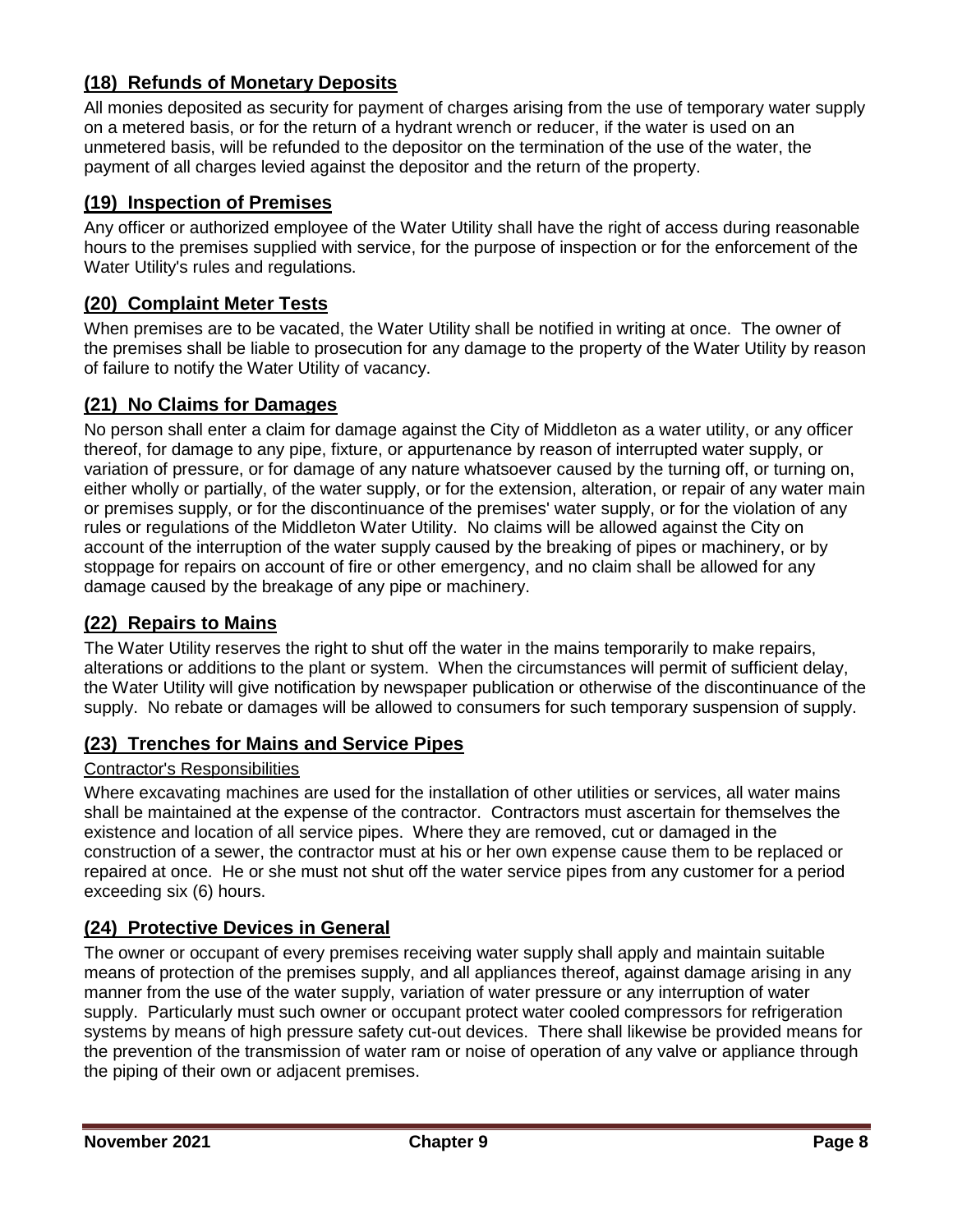# <span id="page-8-0"></span>**(25) Unprotected Cross Connections Prohibited**

- (a) No person, firm or corporation may establish, maintain or permit to be established or maintained, any unprotected cross connection. A cross connection is any physical connection or arrangement between two otherwise separate systems, one of which contains potable water from the City of Middleton's public water system, and the other of which contains water from a private source, water of unknown or questionable safety, or steam, gases or chemicals, whereby there may be a flow from one system to the other with the direction of flow depending on the pressure differential between the two systems. Cross connections shall be protected as required under Wis. Admin. Code Chap. SPS 382.
- (b) Inspection

The Water Utility may inspect or arrange for an inspection of property served by the public water system for cross connections. As an alternative, the Water Utility may require a person, firm or corporation that owns, leases, or occupies property to have the plumbing inspected at the owner's, lessor's or occupant's expense by a State of Wisconsin certified cross connection inspector. The frequency of inspections shall be established by the Water Utility in accordance with the Wisconsin Administrative Code. Any unprotected cross connections identified by the inspection shall be promptly corrected. The failure to promptly correct an unprotected cross connection shall be sufficient cause for the Water Utility to discontinue water service the property, as provided under paragraph (e) of this subsection.

(c) Right of Entry

Upon presentation of credentials, representatives of the Water Utility shall have the right to request entry, at any reasonable time, to property served by a connection to the public water system for the purpose of inspecting the property for cross connections. Refusing entry to such Utility representative shall be sufficient cause for the Water Utility to discontinue water service to the property, as provided under paragraph (e) of this subsection. If entry is refused, a special inspection warrant under Wis. Stats. § 66.0119 may be obtained.

(d) Provision of Requested Information

The Water Utility may request an owner, lessee or occupant of property served by a connection to the public water system to furnish the Water Utility with pertinent information regarding the piping system on the property. Refusing to provide requested information shall be sufficient cause for the Water Utility to discontinue water service to the property, as provided under paragraph (e) of this subsection.

(e) Discontinuation of Water for Violation

The Water Utility may discontinue water service to any property wherein any unprotected connection in violation of this subsection exists, and may take other precautionary measures deemed necessary to eliminate any danger of contamination of the public water system. Water service may be discontinued, however, only after reasonable notice and an opportunity for a hearing under Wis. Stats. Chap. 68, except as provided in paragraph (f) of this subsection. Water service to such property shall not be restored until the unprotected cross connection has been eliminated.

(f) Emergency Discontinuance

If it is determined by the Water Utility that an unprotected cross connection or emergency endangers the public health, safety or welfare and requires immediate action, and if a written finding to the effect is filed with the City Clerk and delivered to the customer's premises, water service may be immediately discontinued. The customer shall have an opportunity for a hearing under Wis. Stats. Chap. 68 within ten days of such emergency discontinuance. Water service to such property shall not be restored until the unprotected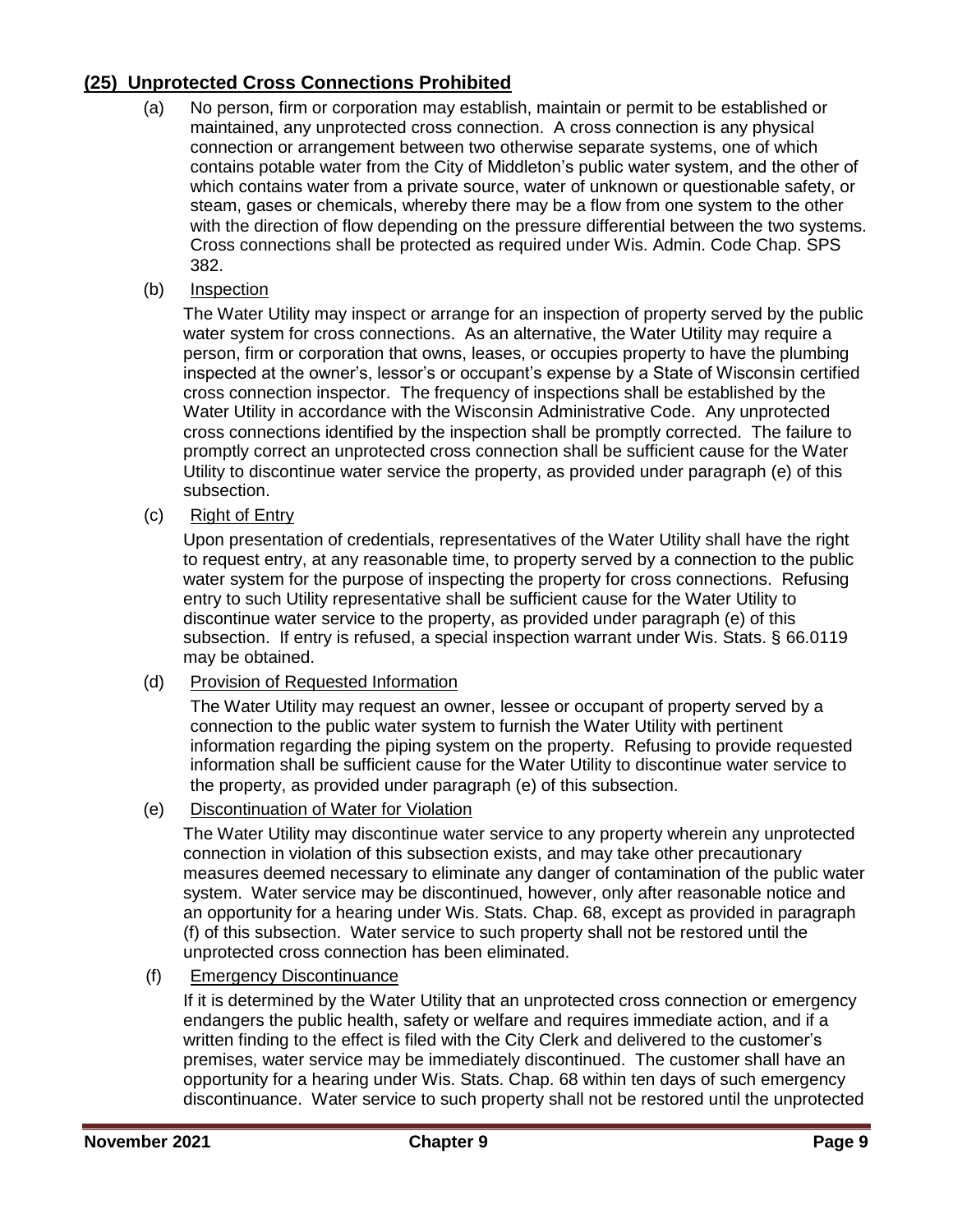## <span id="page-9-0"></span>**(26) Public Fire Protection Systems**

For public fire protection service to the City of Middleton, the annual charge shall be as approved by the Common Council and the Public Service Commission.

#### <span id="page-9-1"></span>**(27) Private Fire Protection Service**

Charges for Private Fire Protection service shall be as approved by the Common Council and the Public Service Commission.

#### <span id="page-9-2"></span>**(28) Public Water Service**

Water supplied to public buildings, schools, and like places shall be metered and the general service rates shall be charged. Water used for flushing sewers, streets, park sprinkling, flooding rinks and pools, tanks on fire trucks, or other like, intermittent service shall be metered where meters can be set to measure such use. Where the use of a meter is impractical, the Manager shall estimate the gallons of water used, such estimate to be based on the pressure, size of orifice and period of flow, or on some suitable basis, as the size of containers filled. The quantity used shall be billed to the City or proper department at rates approved by the Common Council and Public Service Commission.

### <span id="page-9-3"></span>**(29) Main Extensions for New Plats**

All costs involved in the extension of water mains in newly platted areas shall be borne in full by the owners or developers of the plat. Laterals must be laid from the main to a point six feet from the property line at the time of the laying of water mains, and the total cost for the same shall be borne in full by the property owner or developer.

## <span id="page-9-4"></span>**(30) Charges for Service Beyond Corporate Limits**

If the City elects by ordinance to serve any premises outside the corporate limits, rates applicable for such service shall be the urban rates hereinabove set forth, plus a surcharge of 25%. The cost of any extensions of mains, laterals, and water meters to serve such premises shall be borne by the property owners.

## <span id="page-9-5"></span>**9.03 PAYMENT OF NON-ASSESSED WATER CONNECTION CHARGES**

## <span id="page-9-6"></span>**(1) Connection to Water Supply System**

All property within the corporate limits of the City of Middleton and within all areas outside the corporate limits to which the City of Middleton has extended water service shall be entitled to be connected with the supply system of the City of Middleton and the rules and regulations of the Public Works Committee, provided, however, that no application for the connection of any premises, lot or parcel of land to the water system of the City where the mains shall be installed after the date of the adoption of this section shall be permitted or approved where special assessments for the construction and laying of water mains and service pipes have not been levied against the property affected, or where the expense of laying of water mains and service pipes has not been otherwise provided for, except as hereinafter provided.

## <span id="page-9-7"></span>**(2) Charges for Non-Assessed Connections**

The owner of property wishing to be connected to the water system of the City where such property has not been subjected to special assessments for the laying of water mains serving such property, or where the expense of the laying of water mains serving such property has not been otherwise defrayed or provided for by the applicant for such water service, or his or her predecessor in title or interest, may be permitted to make such connection upon paying to the City a connection charge based upon the following formula:

(a) Where the land upon which the building proposed to be served by the water connection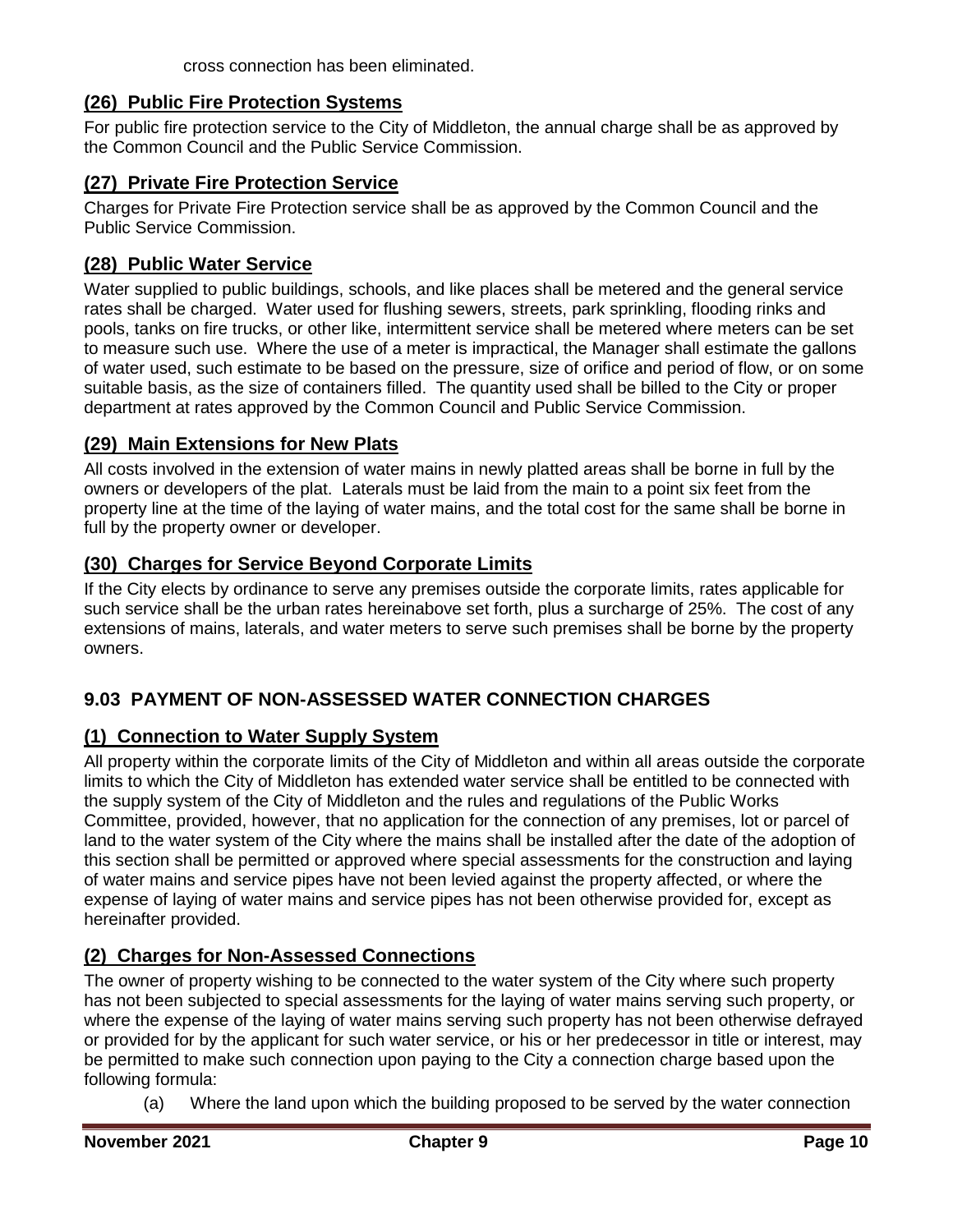does not exceed two hundred (200) feet measured along the street or lot upon which the water main is constructed, a charge based on a lineal foot basis, equivalent to the assessment made against the assessable property on a lineal foot basis at the time the water main was laid.

(b) Where the land upon which the building proposed to be served by the water connection exceeds two hundred (200) feet measured along the street or lot upon which the main is constructed, a lineal foot charge equivalent to the lineal foot assessment against the assessable property at the time the water main was laid, not to exceed, however, a charge based upon two hundred (200) feet, provided that the structures served by said service do not occupy a parcel greater than two hundred (200) feet in width. If the structures served by water service occupy a parcel of a width greater than two hundred feet (200), the charge shall be based on the width of the parcel so served. In the event that additional applications are made for connections to additional buildings beyond the limits of the initial installation, additional connection charges shall be made in conformity with the provisions of this section.

# <span id="page-10-0"></span>**(3) Connections to Mains Installed Prior to Date of Adoption of this Section**

Connections to the water supply system of the City where the mains have been installed prior to the effective date of this ordinance shall be subject to the same rates, terms and conditions as set forth in subsection (2), above, of this section, it being the purpose and intent of this section to make the provisions governing connections to existing mains severable, so that in the event the provisions of this subsection shall be declared illegal, unconstitutional or invalid, the provisions of subsections (1) and (2) of this section above set forth shall be and remain in full force and effect. Any language to the contrary tenor or effect notwithstanding.

# <span id="page-10-1"></span>**9.04 SEWER UTILITY**

## <span id="page-10-2"></span>**(1) Introduction and General Provisions**

The intent of this Ordinance is to regulate the use of the Community's wastewater facilities and to set forth equitable revenue systems so as to derive the maximum public benefit. This Ordinance has been developed pursuant to Public Law 92-500 and Wis. Stat. s. 66.076. This Ordinance shall supersede any previous Sewer Use Ordinance and shall repeal all parts thereof that may be inconsistent with this Ordinance. If there is any conflict between this Ordinance and any applicable Statute, the Statute shall be controlling.

## <span id="page-10-3"></span>**(2) Definitions**

Unless the context specifically indicates otherwise, the meaning of terms used in this Ordinance shall be as follows:

- (a) "Approving Authority" means the City of Middleton.
- (b) The term CBOD replaces the term BOD everywhere it appears in the ordinance. "Carbonaceous Biochemical Oxygen Demand (CBOD)" shall mean the quantity of oxygen used in the biochemical degradation of organic material in five days at 20 degrees Centigrade when the oxidation of reduced forms of nitrogen is prevented by the addition of an inhibitor. This analytical procedure shall be performed in accordance with 40 CFR Part 136, or as EPA otherwise determines.
- (c) "Building Sewer" denotes a sanitary sewer beginning at the immediate outside of the foundation wall of any building being served to its connection with a community sewer or interceptor.
- (d) "Chief Engineer" means the Chief Engineer of the Madison Metropolitan Sewerage District or his or her designee.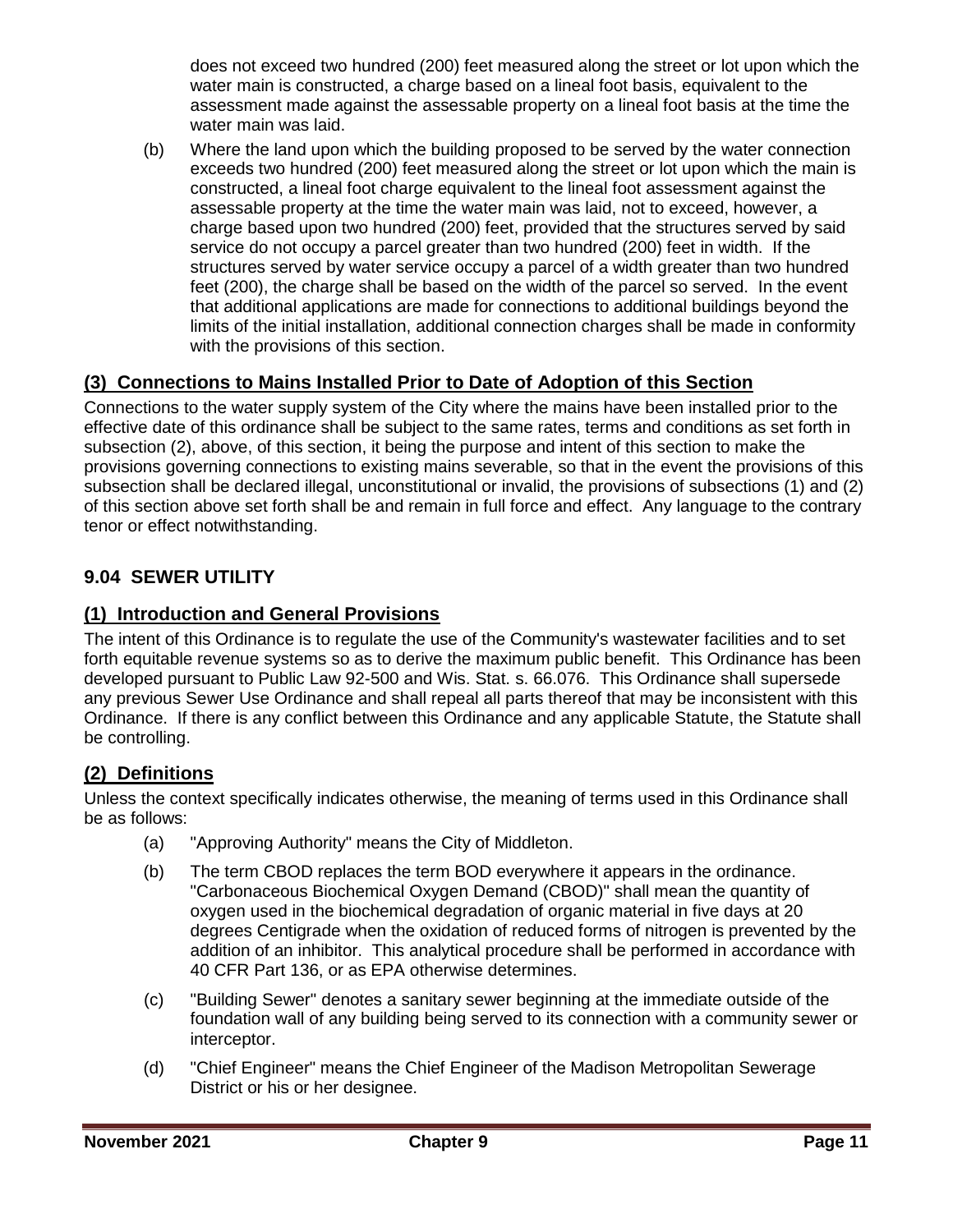- (e) "Combined Sewer" means a sewer designed to receive or receiving both wastewater and storm or surface water.
- (f) "Commission" means the Commission of the Madison Metropolitan Sewerage District as defined and with such powers as set forth in Wis. Stat. s. 66.23.
- (g) "Commissioners" denotes the Commissioners of the District.
- (h) "Community Sewer" means any sanitary sewer owned and operated by the Middleton Sewer Utility which is tributary to an intercepting sewer or treatment facility operated by the District.
- (i) "Compatible Pollutant" means CBOD, suspended solids, TKN, TP, pH, or fecal coliform bacteria, plus additional pollutants identified in the Wisconsin Pollutant Discharge Elimination System (WPDES) Permit issued to the Madison Metropolitan Sewerage District for the Nine Springs Wastewater Treatment Plant, provided that said wastewater treatment plant was designed to treat such pollutants, and in fact does remove such pollutants to a substantial degree.
- (j) "District" means the Madison Metropolitan Sewerage District.
- (k) "District Customer" means a city, village, town sanitary district or utility district, or a county, state or Federal Agency which is billed directly by the District for sewerage services.
- (l) "DNR" means the Wisconsin Department of Natural Resources.
- (m) "Domestic Wastewater" means wastewater discharged from sanitary conveniences which contain no incompatible pollutants exceeding the limits set in section 19.05(7) herein.
- (n) "Equivalent Meters" means the number of equivalent 5/8 inch water meters and shall be based on the following:

| <b>Meter Size</b> | <b>Equivalent Meter Size</b> |
|-------------------|------------------------------|
| $5/8$ inch        | 1                            |
| $3/4$ inch        | 1.5                          |
| 1 inch            | 2.5                          |
| 1 1/2 inch        | 5                            |
| 2 inch            | 8                            |
| 3 inch            | 15                           |
| 4 inch            | 25                           |
| 6 inch            | 50                           |

- (o) "Federal Act" means the Federal Water Pollution Control Act (33 U.S.C. 1251 et. seq.) as amended by the Federal Water Pollution Control Act Amendments of 1972 (Pub. L. 92- 500 and Pub. L. 93-243), or any subsequent amendments, or as implemented by Wis. Stat. Chapter 147, or appropriate sections of the Wisconsin Administrative Code adopted pursuant to Chapter 147 as well as any guidelines, limitations and standards promulgated by the Environmental Protection Agency pursuant to the Act.
- (p) "Floatable Oil" is oil, fat, or grease in a physical state such that it will separate by gravity from wastewater in treatment in approved pretreatment facility. A wastewater shall be considered free of floatable oil if it is properly pretreated and does not interfere with the collection system.
- (q) "Garbage" means the animal and vegetable waste resulting from the handling,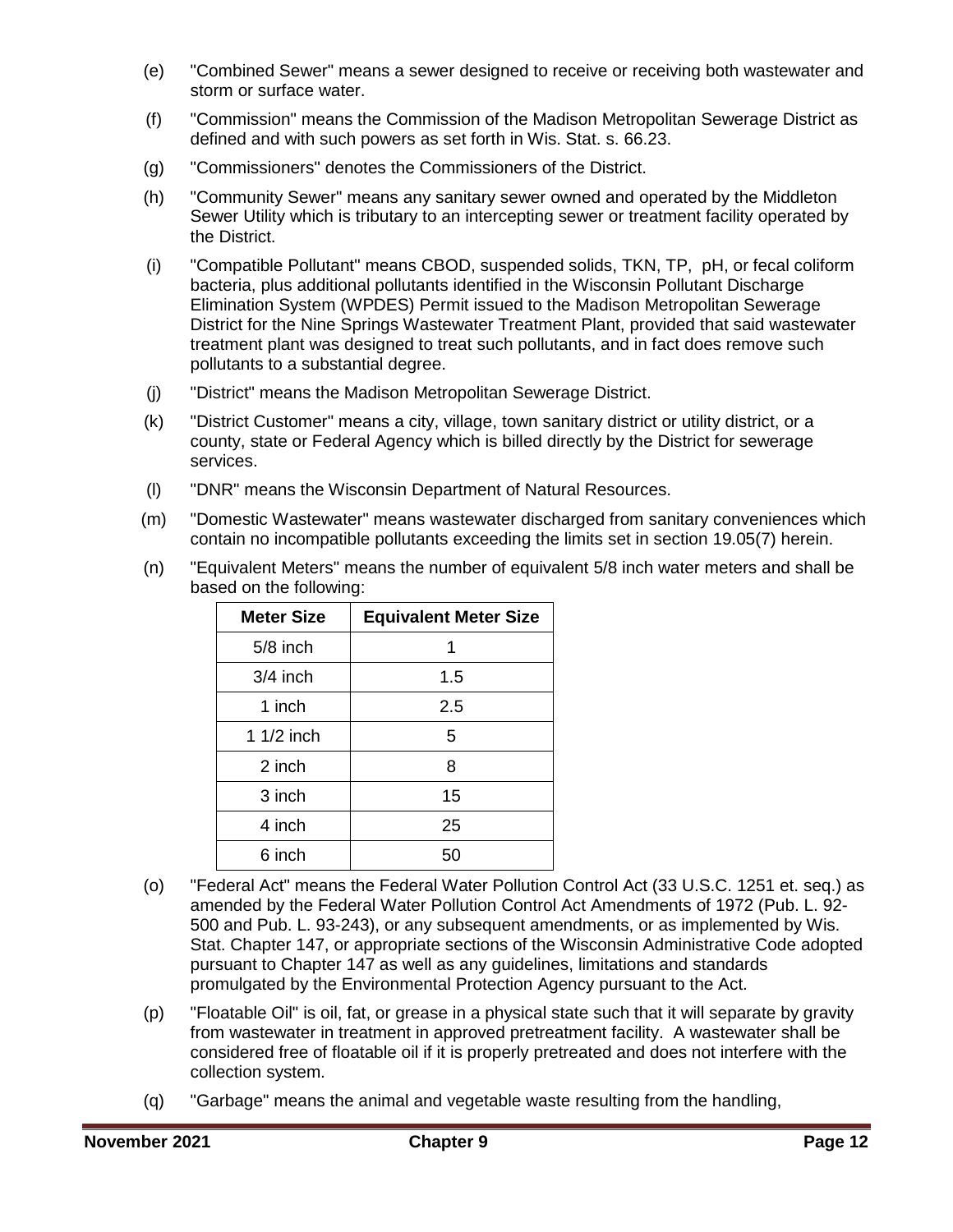preparation, cooking and serving of foods.

- (r) "Holding Tank Waste" is any waste from holding tanks such as septic tanks, vessels, chemical toilets, campers, trailers, and vacuum pump tank trucks.
- (s) "Incompatible Pollutant" means any pollutant which is not a compatible pollutant.
- (t) Reserved for future use
- (u) "Industrial User" means:
	- 1. Any user classified under the following numbers as specified in the Standard Industrial Classification Manual, 1972, Office of Management and Budget: Major groups 20, 22, 28, 29, 30, 33, 34, 35, 36, 37, 38, 39; Groups 024, 144, 261, 262, 263, 266, 311, 321, 322, 324, 325, 326, 327, 328, 329, 494, 495, 496, 721; Industries 2641, 2646, 2647, 2649, 2753, 2793, 2794, 2795, and 7542, or
	- 2. A major industrial contributor, or
	- 3. A significant industrial contributor, or
	- 4. A user required to file effluent reports under Section NR 101 of the Wisconsin Administrative Code.
- (v) "Industrial Discharges" means any water borne solids, liquids, or gaseous wastes other than domestic wastewater, resulting from, discharging from, flowing from or escaping any commercial, industrial, manufacturing or food processing operation or from the development of any natural resource, or any mixture of these with water or domestic wastewater.
- (w) "Intercepting Sewer" means any sanitary sewer built or acquired by the District.
- (x) "Major Industrial Contributor" means an industrial user that has a discharge flow which:
	- 1. is 50,000 gallons or more per average work day; or
	- 2. is greater than five (5) percent of the total flow rate or design compatible pollutant loading received at the municipal wastewater treatment plant; or
	- 3. contains a material included on a list of toxic pollutants as defined in Wis. Stat. s. 147.07(1); or
	- 4. contains a waste which the DNR, the District or the Middleton Sewer Utility has found to have significant impact, either singularly or in combination with other contributing industries, on the wastewater facilities or upon the effluent from such facilities.
- (y) "May" is permissive.
- (z) "Municipality" or "Community" means the City of Middleton Sewer Utility.
- (aa) "Nonindustrial User" means any user not classified as an industrial user.
- (bb) "Person" means any individual, firm, company, partnership, association, and private, public, and municipal corporations, districts and all political subdivisions and governmental agencies.
- (cc) "Pretreatment" means treating industrial wastes as required by a governmental agency to remove or reduce the quantity of one or more pollutants prior to discharge to a public sewer.
- (dd) "Properly Shredded Garbage" means the wastes from the preparation, cooking, and dispensing of food that has been shredded to such a degree that all particles will be carried freely under the flow conditions normally prevailing in public sewers.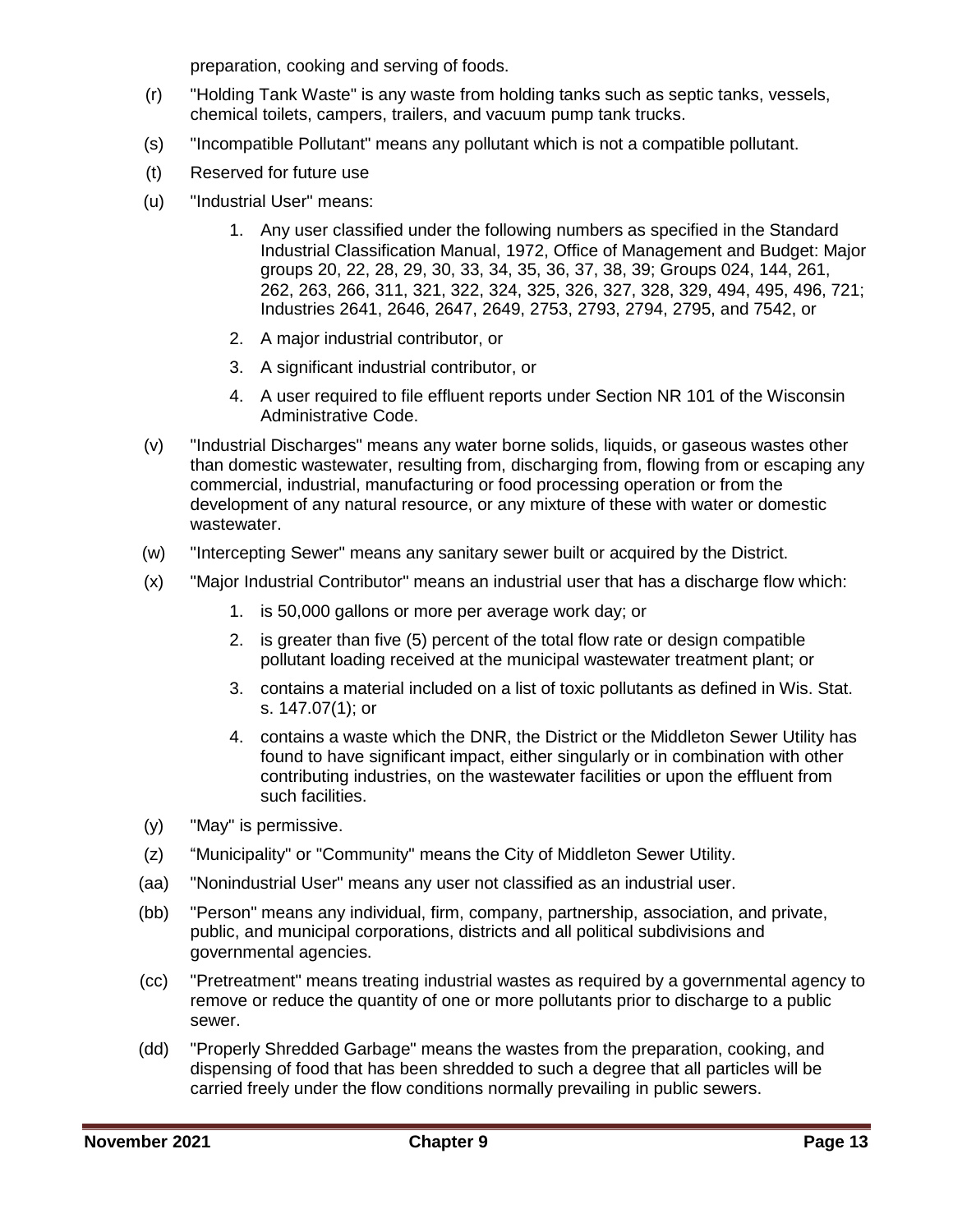- (ee) "Public Sewer" means a sewer owned and maintained by a governmental agency or public utility.
- (ff) "Public Sewerage System" means all structures, conduits, and pipelines by which wastewater treatment works, except plumbing inside and in connection with buildings and properties served, and building sewers.
- (gg) "Sanitary Sewer" means a sewer that carries liquid and water carried wastes from residences, and commercial buildings, industrial plants, or institutions.
- (hh) "Sewer" means a pipe or conduit that carries wastewater or drainage water.
- (ii) "Shall" is mandatory.
- (jj) "Significant Industrial Contributor" means a user that has a discharge flow which:
	- 1. is greater than 10,000 gallons on any day of the year; or
	- 2. is greater than five (5) percent of the total flow rate or design compatible pollutant loading received at the municipal wastewater treatment plant and/or is subject to pretreatment standards for incompatible pollutants as defined in Chapter NR 211 of the Wisconsin Administrative Code; or
	- 3. has been notified in writing by the DNR, the District or any municipality within the District that it is necessary to provide information concerning the concentration and quantity of the pollutants discharged.
- (kk) "Standard Methods" means the examination and analytical procedures set forth in the latest edition of "Standard Methods for the Examination of Water and Wastewater" as prepared, approved and published jointly by the American Public Health Association, American Water Works Association, and the Water Pollution Control Federation and is in compliance with Federal Regulations 40 CFR 136, "Guidelines Establishing Test Procedures for Analysis of Pollutants.
- (ll) "Suspended Solids (SS)" means total suspended matter that either floats on the surface of, or is in suspension in, water, wastewater, or other liquids, and that is removable by laboratory filtering as prescribed in "Standard Methods" and referred to as unfilterable residue.
- (mm) "Unpolluted Water" is water of quality equal to or better than the effluent criteria in effect or water that would not cause violation of receiving water quality standards and would not be benefited by discharge to the sanitary sewers and wastewater treatment facilities provided.
- (nn) "User" means any person who discharges, or causes to be discharged, wastewater into the public sewerage system.
- (oo) "User Charge" means a charge levied on users of wastewater facilities for the cost of operation, maintenance, and replacement of such wastewater facilities.
- (pp) "Wastewater Facilities" means the structures, equipment, and processes designed to collect, carry and treat domestic and industrial wastes and dispose of the effluent.
- (qq) "Wastewater Treatment Plant" means an arrangement of devices and structures for treating wastewater, industrial wastes, and sludge. Sometimes used as synonymous with "waste treatment plant" or "wastewater treatment works" or "water pollution control works.
- (rr) "WPDES Permit" means a permit to discharge pollutants, obtained under the Wisconsin Pollutant Discharge Elimination System (WPDES) pursuant to Wis. Stat. Chapter 147.
- (ss) Total Kjeldahl Nitrogen (TKN) shall mean the quantity of organic nitrogen and ammonia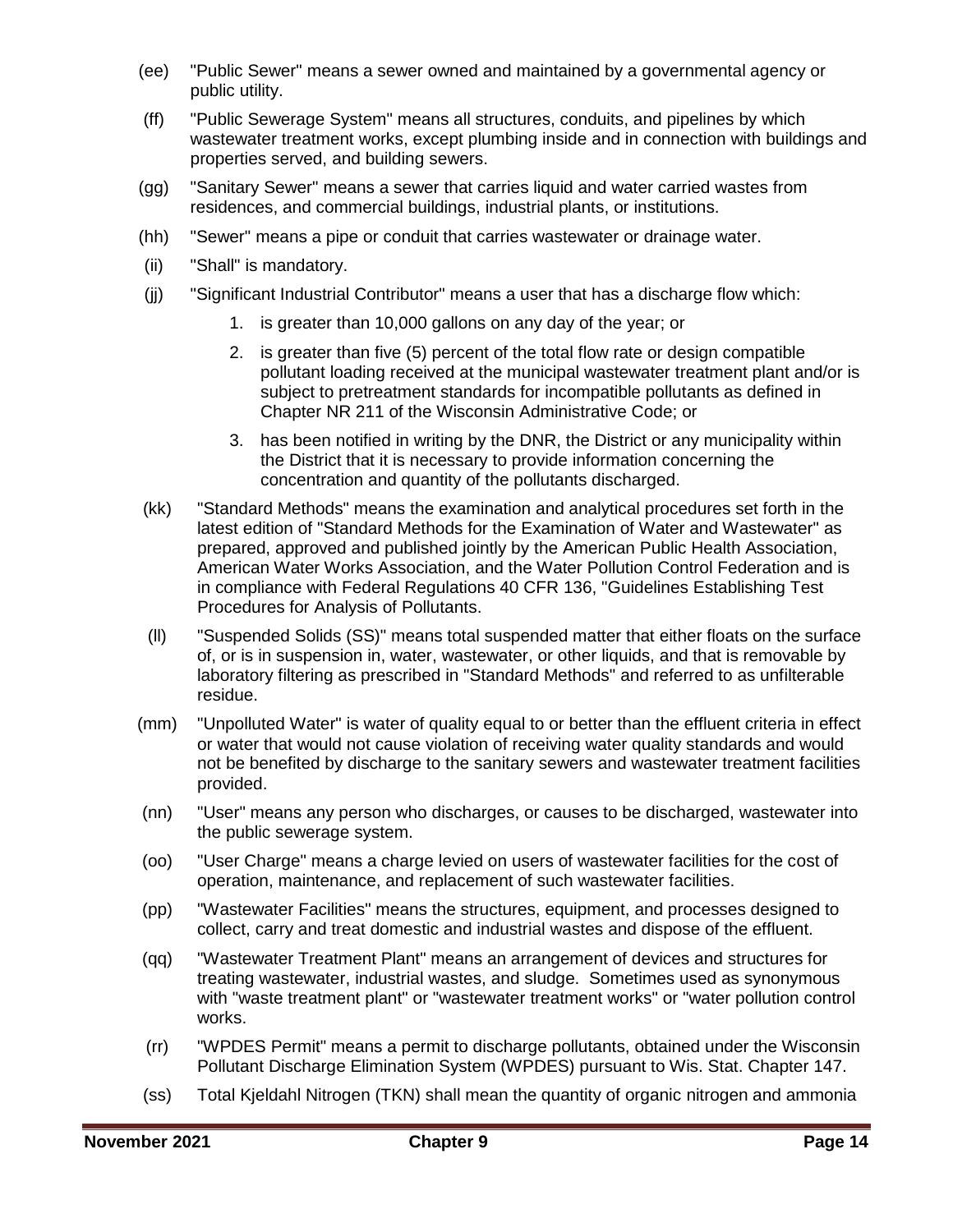as determined in accordance with 40 CFR Part 136, or as EPA otherwise determines.

(tt) Total Phosphorus (TP) shall mean the quantity of total phosphorus as determined in accordance with 40 CFR Part 136, or as EPA otherwise determines.

## <span id="page-14-0"></span>**(3) Organization, Purpose, and Powers**

- (a) The City of Middleton shall operate a sewerage system, which shall be known as the Middleton Sewer Utility, for the protection of the health, safety and welfare of the public. For this purpose, the Middleton Sewer Utility shall control, operate, maintain and install all necessary facilities for the operation of an efficient and effective sewerage system and shall charge and collect such sewer charges and rentals upon all lots, lands and premises served or benefited by the sewerage system, as the Common Council shall establish.
- (b) The Middleton Sewer Utility shall constitute a public entity within the purview of Wis. Stat. s. 66.06, and shall be under the management of the Public Works Committee as prescribed in section 2.09(4) of this Code.
- (c) The Public Works Committee shall establish rules and regulations for the operation and management of the Sewer Utility, which may from time to time be approved and adopted by the Common Council, and these rules and regulations shall be administered by the City Engineer.

## <span id="page-14-1"></span>**(4) Disposition of Revenue**

The amounts received from the collection of the charges authorized by this section shall be credited to a Sewer Utility account which shall show all receipts and expenditures of the Sewer Utility. When appropriated by the Common Council, the credits to said account shall be available for the payment of the requirements for operation, maintenance, repairs and depreciation of the sewerage system. Said charges shall likewise be available for the payment of principal and interest of bonds issued and outstanding, or which may be issued, to provide funds for said sewerage system, or part thereof, and all or a part of the expenses for additions and improvements and other necessary disbursements or indebtedness, and the Common Council may by resolution pledge such surplus or any part thereof for any such purpose.

# <span id="page-14-2"></span>**9.05 RULES AND REGULATIONS OF THE SEWER UTILITY**

## <span id="page-14-3"></span>**(1) Compliance with Rules**

All persons now connected to the sewerage system of the Middleton Sewer Utility or who may hereafter make application therefor shall be considered as having agreed to be bound by the rules and regulations of the Sewer Utility as adopted by the Common Council.

## <span id="page-14-4"></span>**(2) Use of Public Sewers Required**

- (a) It shall be unlawful for any person to place, deposit or permit to be deposited in any unsanitary manner on public or private property within the City of Middleton, or in any area under the jurisdiction of said City of Middleton, any human or non-farm animal excrement, garbage, or other waste as defined in this Ordinance.
- (b) It shall be unlawful to discharge to any natural outlet within the City of Middleton, or in any area under the jurisdiction of the City of Middleton, any wastewater or other polluted waters, except where suitable treatment has been provided in accordance with subsequent provisions of this Ordinance, Chapter 27 of the Dane County Sanitary Ordinance or under the provisions of the public health laws of the State of Wisconsin.
- (c) Except as hereinafter provided, it shall be unlawful to construct or maintain any privy, privy vault, septic tank, cesspool or other facility intended or used for the disposal of wastewater.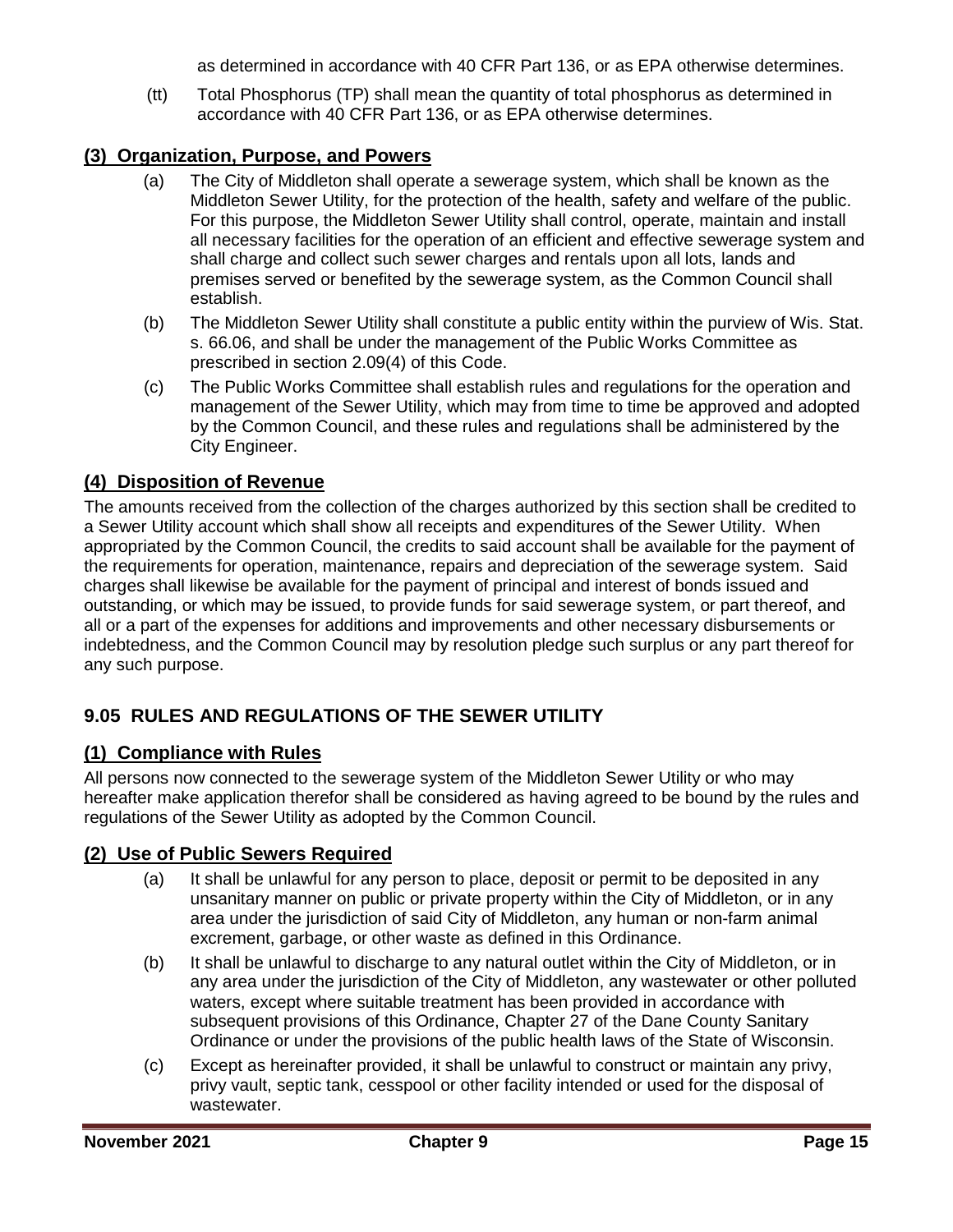(d) The owner of all houses, buildings or properties used for human occupancy, employment, recreation, or other purposes, situated within the City, and abutting on any street, alley, or right of way in which there is now located or may be in the future, be located a public sanitary sewer of the City or the District, is hereby required at his or her or its expense to install suitable toilet facilities therein and to connect such facilities directly with the public sewer in accordance with this Ordinance, within 90 days after date of official notice to do so, provided that said public sewer is within 100 feet (30.5 meters) of the property line.

### <span id="page-15-0"></span>**(3) Private Wastewater Disposal**

- (a) Where a public sanitary sewer is not available under the provisions of section 9.05(2), the building sewer shall be connected to a private wastewater disposal system complying with the provisions of this article, Chapter 27 of the Dane County Sanitary Ordinance and the Wisconsin Administrative Code and State Statutes.
- (b) Before starting construction of a private wastewater disposal system, the owner shall first obtain a written permit signed by the County Sanitarian of the Dane County Environmental Health Department. The application for such permit shall be made on a form furnished by the Dane County Environmental Health Department, which the applicant shall supplement by any plans, specifications, and other information as are deemed necessary by the Dane County Sanitarian.
- (c) A permit for a private wastewater disposal system shall not become effective until the installation is completed to the satisfaction of the Dane County Sanitarian. He or she shall be allowed to inspect the work at any stage of construction and, in any event, the applicant for the permit shall notify the Dane County Sanitarian when the work is ready for final inspection, and before any underground portions are covered. The inspection shall be made no later than the first working day after the receipt of notice by the Dane County Sanitarian.
- (d) At such time as a public sewer becomes available to the property served by a private wastewater disposal system, as provided in s. 9.05(2) hereof, a connection shall be made to the public sewer in compliance with this Ordinance, and any septic tanks, cesspools, and similar private wastewater disposal facilities shall be abandoned and filled with suitable material.
- (e) The owner shall operate and maintain the private wastewater disposal facilities in a sanitary manner at all times, at no expense to the City.
- (f) No statement contained in this article shall be construed to interfere with any additional requirements that may be imposed by the Dane County Environmental Health Department or the State of Wisconsin.

## <span id="page-15-1"></span>**(4) Connection to District Intercepting Sewers**

- (a) No combined sewers shall be connected with the wastewater facilities of the City.
- (b) Sanitary Sewer Connections to District Intercepting Sewers
	- 1. Any person desiring to connect directly with an intercepting sewer of the District shall make application to the District in accordance with the District's Sewer Use Ordinance.
	- 2. No connection shall be made directly with any intercepting sewers without the inspection and approval of such connection by the Chief Engineer.
	- 3. All connections shall be made in accordance with Chapter 14 of this Code.

## <span id="page-15-2"></span>**(5) Connections to City of Middleton Sewers**

(a) Applications for permission to connect to any existing sewer service lateral shall be made to the Inspections Director, as required by s. 14.04 of this Code, in the case of a building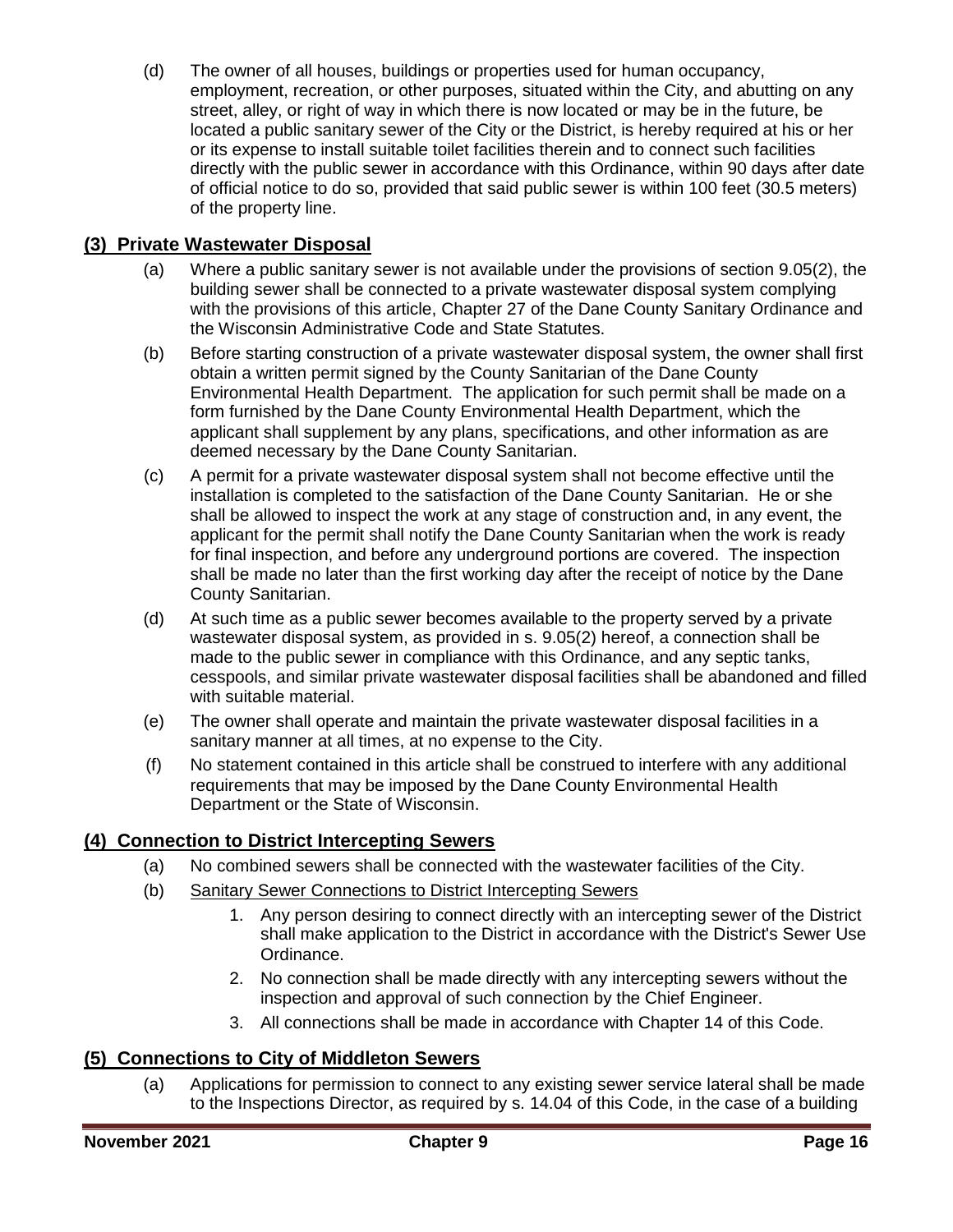sewer.

- (b) No unauthorized person shall uncover, make any connection with or opening into, use, alter or disturb any public sewer or appurtenance thereof without first obtaining a written permit from the City of Middleton.
- (c) Cost of Sewer Connection

All costs and expense incidental to the installation and connection of a building sewer shall be borne by the Owner. The Owner shall indemnify the City from any loss or damage that may directly or indirectly be occasioned by the installation of the building sewers.

(d) Materials and Method of Construction

The size, slope, alignment, materials of construction of building sewer, and the methods to be used in excavating, placing of the pipe, jointing, testing, and backfilling the trench shall all conform to the requirements of the Building and Plumbing Code or other applicable rules and regulations of the City.

#### (e) Storm and Groundwater Drains

No person shall make connection of roof downspouts or drains, exterior foundation drains, areaway drains, or other sources of surface runoff or groundwater to a building sewer or building drain which is connected directly or indirectly to a public sanitary sewer.

(f) Conformance to Plumbing Code

The connection of the building sewer into the public sewer shall conform to the requirements of the Building and Plumbing Code or other applicable rules and regulations of the City. Any deviation from the prescribed procedures and materials must be approved by the Approving Authority before installation.

#### (g) Barricades; Restoration

All excavations for the building sewer installation shall be adequately guarded with barricades and lights so as to protect the public from hazard. Streets, sidewalks, parkways and other public property disturbed in the course of the work shall be restored in a manner satisfactory to the City.

## <span id="page-16-0"></span>**(6) Extension of City Sewers**

- (a) The Sewer Utility will extend sewer mains for new customers within the City limits where the cost of extension is to be immediately assessed against the abutting property under procedures set forth under Wis. Stat. s. 66.60. This assessment shall be composed of the actual cost of the main and lateral installation.
- (b) Any person desiring to connect a sanitary sewer, other than a building sewer, to a Community Sewer shall make application to the Sewer Utility in writing. Such application shall be made by a licensed professional engineer authorized by the owner(s) of the property for which such connection is desired. The application shall describe the location of the requested connection and the volume and characteristics of the wastewater to be transmitted and shall include a statement that the design and construction of the system shall be subject to the lawful rules and regulations of the District and the City. Connections will be allowed only when the capacity of downstream collection and treatment facilities is adequate. All construction costs, including engineering, materials, labor, inspection, and easements shall be the responsibility of the owner(s) of the property for which such connection is desired. Upon completion of the project for which the connection is desired, all of the facilities constructed, other than the building sewers, shall be deeded to the City free and clear of any liens and the City shall assume the responsibility for the operation and maintenance of said facilities thenceforth.
- (c) All plans for extension of community sewers must be submitted for review and approval by the City Engineer and the Public Works Committee. The engineer preparing the plans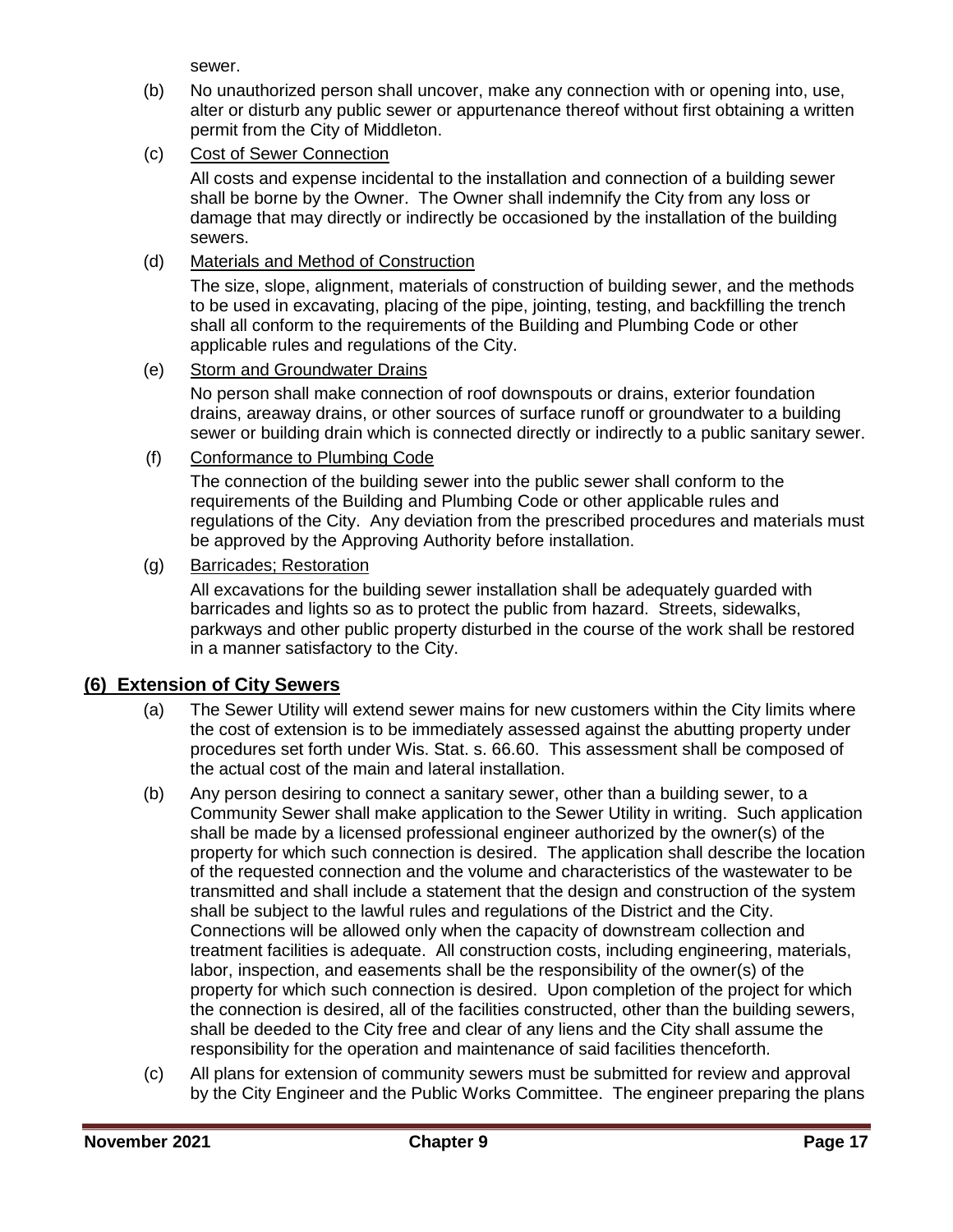is responsible for obtaining the approval of the Department of Natural Resources and the District.

# <span id="page-17-0"></span>**(7) Use of Public Sewers**

(a) General Prohibitions

Prohibited discharges shall be the same as those prohibited by the District's Sewer Use Ordinance. In addition, no person shall discharge wastes to a community sewer which cause, or are capable of causing, either alone or with other substances:

- 1. a condition unacceptable to any public agency having regulatory jurisdiction over the Community, or
- 2. use of a disproportionate share of the Community's wastewater facilities.

#### (b) Limitations on Discharge Characteristics

The limitations on the characteristics of wastewater discharged to any public sewer in the Community shall be the same as the limits set in the District's Sewer Use Ordinance.

#### (c) Accidental Discharge of Prohibited Wastewater

Any person who discharges into the public sewerage system wastes or wastewater prohibited under this Ordinance shall immediately report such a discharge to the Middleton Sewer Utility and to the Chief Engineer. Within fifteen (15) days of such discharge a detailed written statement describing the cause of the discharge and the measures taken to prevent a future occurrence shall be submitted to the Middleton Sewer Utility and the Chief Engineer.

#### (d) Alternatives to Acceptance of Wastewater

If any waters or wastes are discharged or are proposed to be discharged to the public sewers, in excess of those limitations enumerated in the District's Sewer Use Ordinance, the Middleton Sewer Utility may, subject to approval of the Chief Engineer:

- 1. reject the wastes,
- 2. require pretreatment,
- 3. control the quantities and rates of discharge, and/or
- 4. recover the increased costs of handling and treating such wastes.

#### (e) Pretreatment of Industrial Water

Industrial users may be required to pretreat their wastewater when necessary to protect the wastewater facilities or prevent discharge of incompatible pollutants. Construction, operation, and maintenance of pretreatment facilities shall be at the expense of the user. Pretreatment facilities shall be operated by qualified personnel holding a Grade 5 license issued by the DNR.

- (f) Limitations of Discharge of Holding Tank Wastes
	- 1. No person shall discharge any holding tank wastes directly into a manhole or other opening in a community sewer.
	- 2. Discharge of holding tank wastes shall be allowed at the grit tanks of the Nine Springs Wastewater Treatment Plant only. The user shall pay the District all applicable fees and charges, based on the characteristics of the discharge.

#### (g) Sand and Grease Trap Installations

Grease, oil and sand interceptors at repair shops, gasoline stations, car washes, and other industrial or commercial establishments must be installed where necessary to prevent discharge of sand, flammable wastes, oil or grease in amounts exceeding the limits set forth in the District's Sewer Use Ordinance. All such traps shall be constructed and maintained by the owner at his or her expense, in accordance with the Wisconsin Plumbing Code and shall be readily accessible for cleaning and inspection.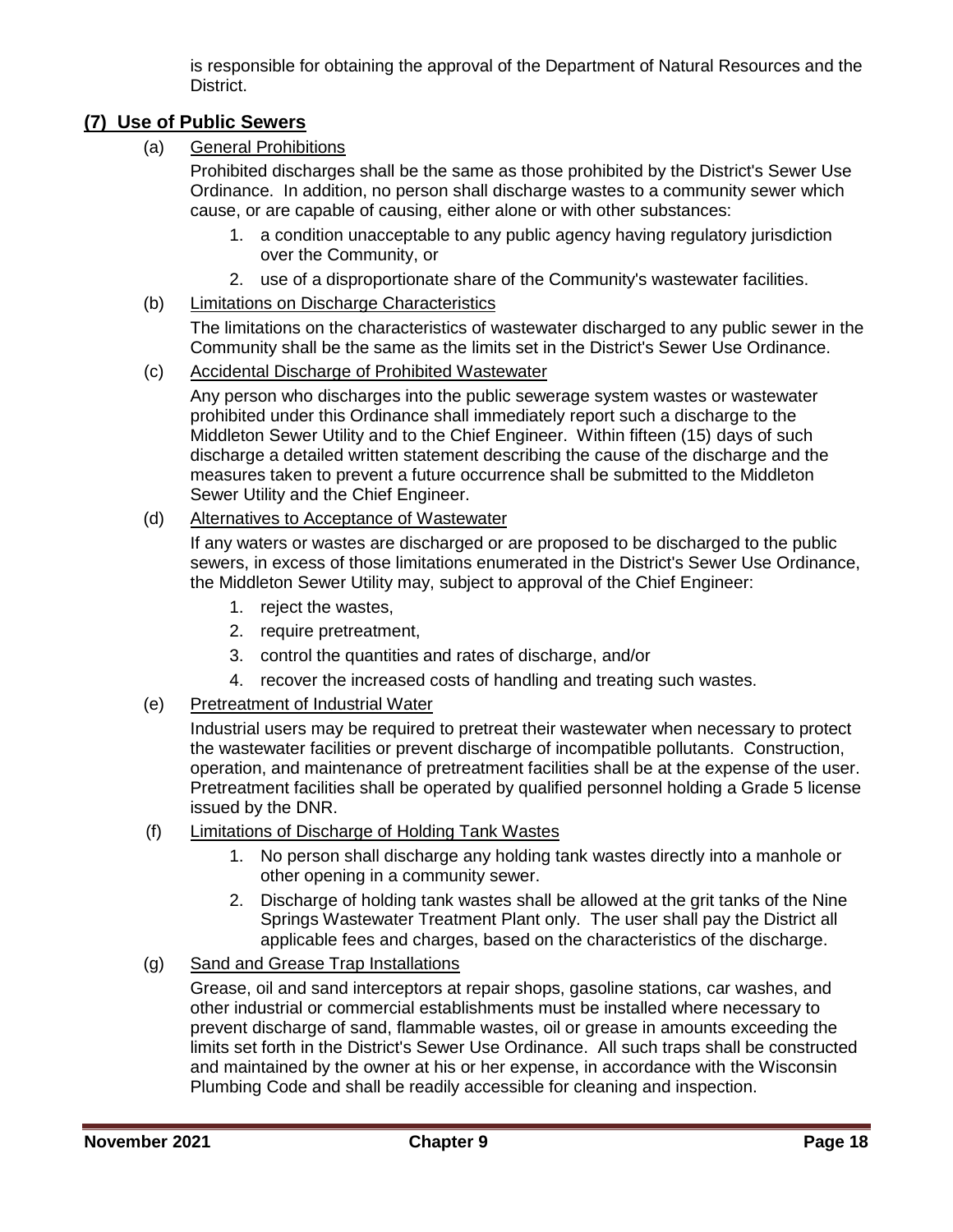## <span id="page-18-0"></span>**(8) Service Laterals**

#### (a) Repairs to Laterals

The sewer lateral shall in general be maintained by the property owner in its entirety from the wye to the premises. Any sewer lateral repairs taking place within the street or right of way must be made by a plumber meeting the approval of the City Engineer.

- (b) Blockages
	- 1. When a blockage occurs and is apparent on a premise, it is the property owner's responsibility to immediately notify the Sewer Utility. Upon investigation by employees of the Sewer Utility, the caretaker will be notified as to whether the blockage is in the main or in the lateral. If it is in the main, the Sewer Utility will take immediate remedial action to remove the obstruction. If the blockage is in the lateral, it is the property owner's responsibility to eliminate the blockage.
	- 2. If a sewer main blockage occurs and causes damage to a premise, the Sewer Utility will accept claims for damages. The Sewer Utility will not honor claims consisting of charges from plumbers called to open sewer laterals when in fact the sewer main was blocked.

#### <span id="page-18-1"></span>**(9) Wastewater Measurement, Sampling, and Reporting**

#### Monitoring Facilities

Monitoring facilities shall be constructed, operated, and inspected, and reports filed in accordance with the District's Sewer Use Ordinance. In addition, any user who so desires may install and operate monitoring facilities and report their wastewater characteristics for billing purposes in accordance with Article VI of the District's Sewer Use Ordinance.

#### <span id="page-18-2"></span>**(10) Service Charges**

(a) General

The service charges to users served by the Middleton Sewer Utility are intended to recover the following costs:

- 1. The Sewer Utility's costs for operating and maintaining the Community sewers, including lift stations;
- 2. The Sewer Utility's costs for construction of new or replaced Community Sewers, including lift stations;
- 3. The Sewer Utility's administrative costs, including construction or replacement costs of the Sewer Utility's administrative facilities; and
- 4. The District's costs billed to the Sewer Utility.
- (b) Nonindustrial User's Service Charge

Unless they desire to monitor their waste discharges, service charges to nonindustrial users shall be based on the volume of water used, as determined from regular water meter readings, and on the size of the water meter(s) serving the user; or shall be a flat fee if no water use data is available. The portion of the service charge based on the water volume metered shall reflect the following:

- 1. The Community's costs for operating and maintaining the Community's sewers, including lift stations;
- 2. The Community's costs for construction of new or replaced Community Sewers, including lift stations; and
- 3. The collection and treatment charges to the Community billed by the District.

The portion of the service charge based on the number and size of meter(s) serving a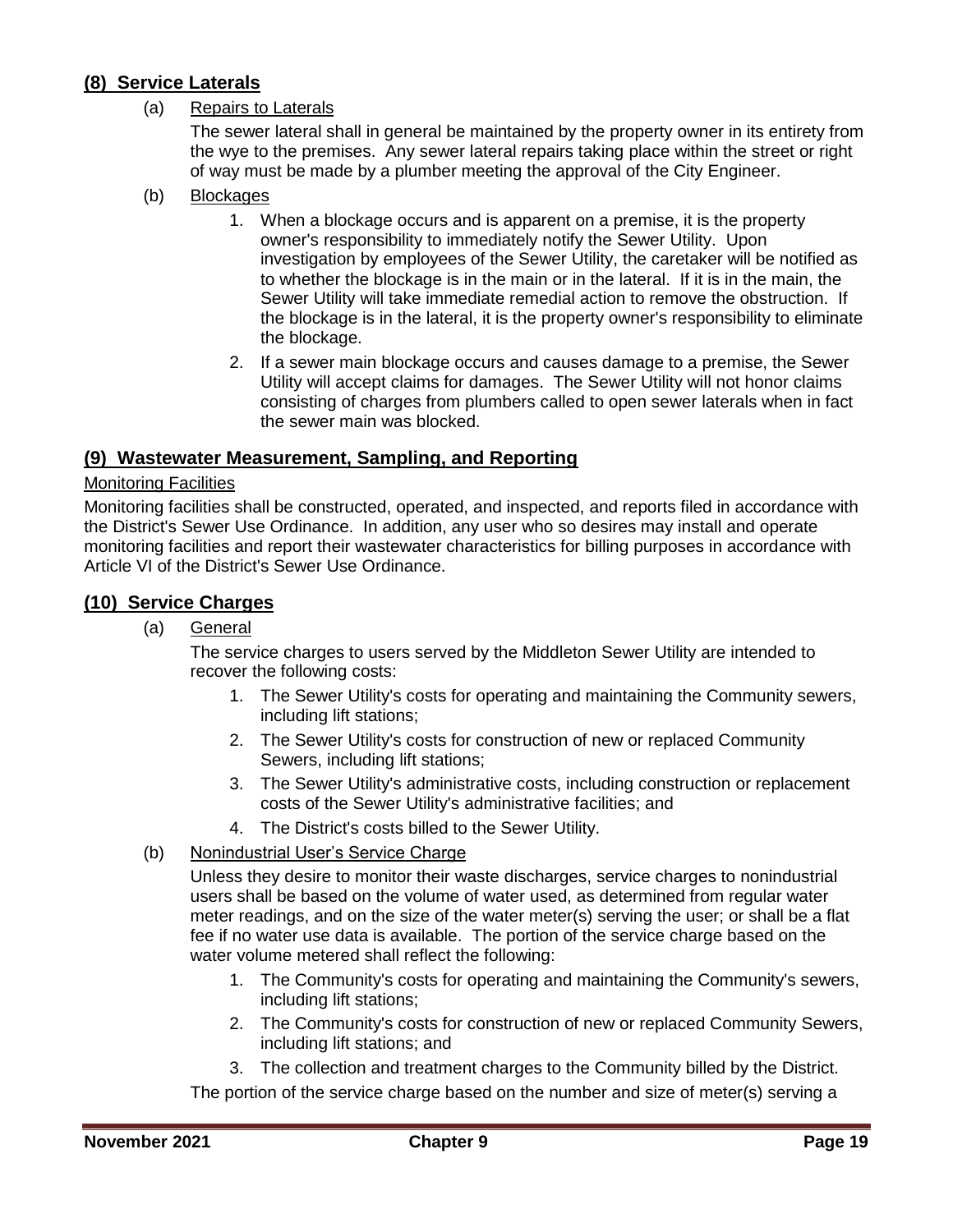user shall reflect the following:

- aa. The Community's administrative costs, including the construction or replacement costs of the Community's administrative facilities; and
- bb. The District's administrative costs charged to the Community by the District.
- (c) Industrial User's Service Charges

Service charges to industrial users required to monitor their wastewater discharges and other users who desire to monitor their wastewater discharges shall be based on the volume of waste- water discharged, the pounds of CBOD discharged, the pounds of suspended solids discharged, the pounds of TKN discharged, the pounds of TP discharged and the actual or estimated size of the water meter(s) that serves or would be necessary to serve such a user. The metering and sampling necessary to determine the volume of wastewater and the CBOD and suspended solids, TKN and TP concentrations of the wastewater shall be done in accordance with s. 9.05(9) hereof. The rate per volume of wastewater shall reflect the unit cost for transporting and treating a volumetric unit of wastewater and shall be used to determine the volume portion of the service charge for such users. The rate per pound of CBOD shall reflect the cost for transporting and treating a pound of CBOD and shall be used to determine the CBOD portion of the service charge for such users. The rate per pound of suspended solids shall reflect the cost for transporting and treating a pound of suspended solids and shall be used to determine the suspended solids portion of the service charges for such users. The rate per pound of TKN shall reflect the unit cost for transporting and treating a pound of TKN and shall be used to determine the TKN portion of the service charge for such users. The rate per pound of TP shall reflect the unit cost for transporting and treating a pound of TP and shall be used to determine the TP portion of the service charge for such users. The rate based on the size of water meter shall reflect the administrative costs of serving such user and shall be used to determine the demand portion of the service charge for such users.

Unless they desire to monitor their wastewater discharges, service charges to industrial users that discharge primarily segregated domestic wastewater shall be determined in the same manner as service charges for nonindustrial users.

(d) Service Charge Rates

#### 1. Service Charge Rates

(a) Quarterly Service Charge

| <b>Quarterly Service Charges</b> |                         |  |
|----------------------------------|-------------------------|--|
| <b>Meter Size</b>                | <b>Quarterly Charge</b> |  |
| 5/8"                             | \$35.40                 |  |
| 3/4"                             | \$35.40                 |  |
| 1"                               | \$49.80                 |  |
| 11/2"                            | \$73.80                 |  |
| 2"                               | \$102.60                |  |
| 3"                               | \$169.80                |  |
| 4"                               | \$265.80                |  |
| 6"                               | \$505.80                |  |
| 8"                               | \$857.06                |  |
| 10"                              | \$1.299.68              |  |
| 12"                              | \$1,751.10              |  |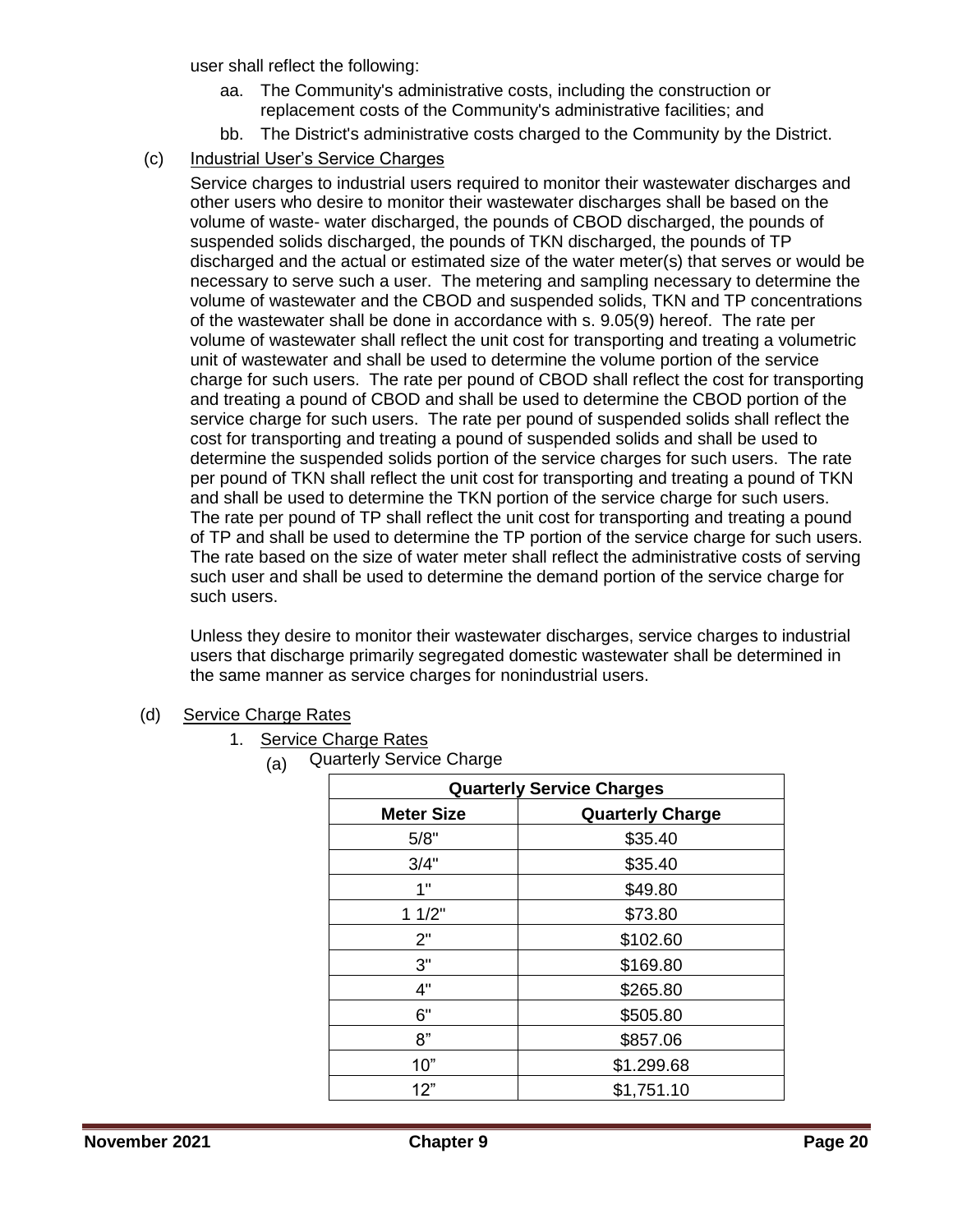- (b) Volume Charge per hundred gallons \$.420
- (c) Purchased Treatment Adjustment Clause
	- The following adjustment to sewer rates will be applied to reflect an increase or decrease in rates charged by Madison Metropolitan Sewerage District (MMSD). The adjustment will be effective for service rendered on and after the effective date of the change in rates for service provided by MMSD. The utility shall provide notice to its customers of such changes in rates resulting from application of the Purchased Treatment Adjustment Clause.

|          |     | Description of the Adjusted Domestic Strength Charge                                                                                                                          |
|----------|-----|-------------------------------------------------------------------------------------------------------------------------------------------------------------------------------|
| Formula: | AVR | $= V + AV + ACBOD + AS + ATKN + ATP$                                                                                                                                          |
|          | A   | $= (N-0) \times C \times PV$ + (0 + QV)                                                                                                                                       |
| Where:   | AVR | = Adjusted volume component                                                                                                                                                   |
|          | V   | $=$ Base domestic volume charge                                                                                                                                               |
|          |     | $AS =$ Adjusted SS rate component                                                                                                                                             |
|          |     | $ACBOD =$ Adjusted CBOD rate component                                                                                                                                        |
|          |     | $ATKN =$ Adjusted TKN rate component                                                                                                                                          |
|          |     | $ATP =$ Adjusted TP rate component                                                                                                                                            |
|          | A   | = Adjusted rate component                                                                                                                                                     |
|          |     | $N =$ New component rate                                                                                                                                                      |
|          |     | (i.e. V, CBOD, SS, TKN, TP)                                                                                                                                                   |
|          |     | based on latest MMSD information                                                                                                                                              |
|          |     | $O = Old$ component rate                                                                                                                                                      |
|          |     | (i.e. V, CBOD, SS, TKN, TP)                                                                                                                                                   |
|          |     | based on the first Quarter 1989 MMSD bill                                                                                                                                     |
|          | C   | $=$ Convert rate per pound to rate per gallon                                                                                                                                 |
|          |     | $(1$ Gal = 8.3450 Lb)                                                                                                                                                         |
|          |     | PV = Price Variance Percentage                                                                                                                                                |
|          |     | MMSD component billable units converted<br>to gallons divided by the estimated billable<br>sewer gallons. Based on latest MMSD<br>information                                 |
|          |     | $QV =$ Quantity Variance Percentage                                                                                                                                           |
|          |     | MMSD component billable units based on<br>latest info less component billable units<br>based on rate study estimated bill divided<br>by the estimated billable sewer gallons. |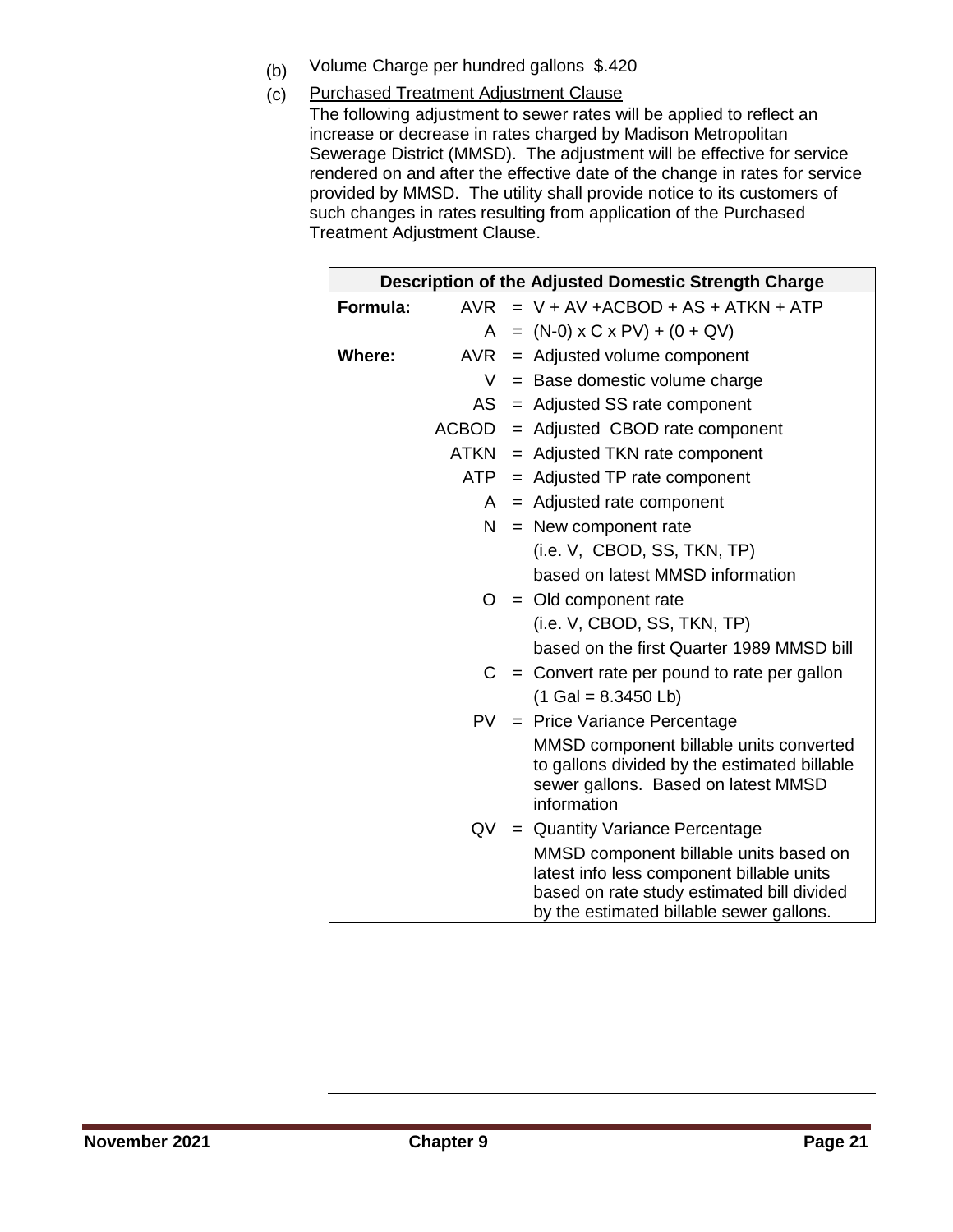| Description of the Adjusted Domestic Strength Charge |                                                                                              |  |  |  |  |
|------------------------------------------------------|----------------------------------------------------------------------------------------------|--|--|--|--|
| Formula:                                             | $C = Z^*(1+P)$                                                                               |  |  |  |  |
|                                                      | $P = (N-B)/T$                                                                                |  |  |  |  |
| Where:                                               | $C =$ Adjusted quarterly service charge (to<br>nearest one cent)                             |  |  |  |  |
|                                                      | $Z =$ Existing quarterly service charge at base<br>rates                                     |  |  |  |  |
|                                                      | $P =$ Adjusted factor rounded up to nearest<br>hundredth                                     |  |  |  |  |
|                                                      | $N =$ New MMSD quarterly service charges                                                     |  |  |  |  |
|                                                      | $B = MMSD$ quarterly service charges at base<br>rates of \$22,400                            |  |  |  |  |
|                                                      | $T = \text{Total present revenue from Middleton}$<br>Sewer Utility quarterly service charges |  |  |  |  |

2. Service charge rates to industrial users which discharge wastewater exceeding 250 mg/l for CBOD or suspended solids, 40 mg/L TKN, or 7 mg/l TP: Volume: Charge shall be \$.192 per 100 gallons discharged, plus \$.12 per pound for the total pounds of CBOD discharged, and \$.18 per pound for the total pounds of suspended solids discharged, \$.33 per pound for the total pounds of TKN discharged, and \$1.98 per pound for the total pounds of TP discharged, to the sewer system.

Equivalent Meter Charge: Each equivalent meter - \$4.68 per quarter year. Customer Charge: Each customer - \$2.28 per quarter year.

- 3. Service charge rates for industrial users not exceeding 250 mg/l for CBOD or suspended solids, 40 mg/L TKN and 10 mg/L TP shall be the same as nonindustrial users.
- 4. Service charge rates for non-metered service shall be equivalent to the average bill experienced by customers of the same class.
- 5. Service charge rates shall be reviewed at least annually and may be adjusted whenever necessary.
- (e) Biennial Audit

The Sewer Utility shall review, at least every two years, the wastewater contribution of its sewer users, the operation, maintenance, and replacement expenses of the wastewater collection facilities, and the sewer service charge system. Based on this review, the Municipality shall revise the sewer service charge system, if necessary, to accomplish the following:

- 1. Maintain a proportionate distribution of operation, maintenance, and replacement expenses among sewer users based on the wastewater volume and pollutant loadings discharged by the users;
- 2. Generate sufficient revenues to pay the operation, maintenance, and replacement expenses of the wastewater collection facilities; and
- 3. Apply excess revenues collected from a class of users to the operation, maintenance, and replacement expenses attributable to that class of users for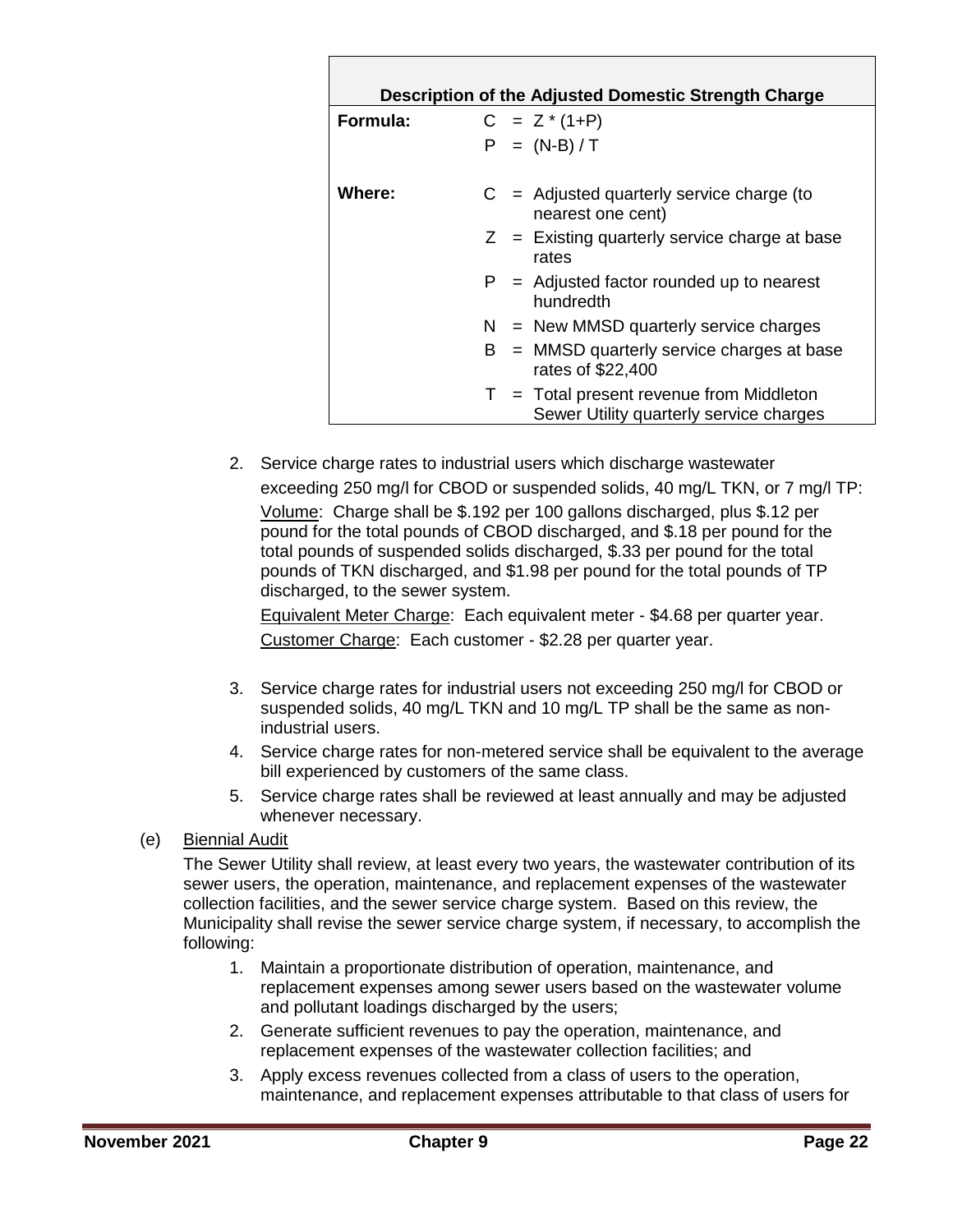the next year and adjust the sewer charge rates accordingly.

(f) Annual Notification of Sewer Rates

The Sewer Utility shall notify its sewer users annually about the sewer service charge rates. The notification shall show what portion of the rates are attributable to the operation, maintenance, replacement, and debt service costs of the wastewater collection facilities. The notification shall occur in conjunction with a regular bill or public notice in the official newspaper.

(g) Sewer Utility Operation, Maintenance, and Replacement Funds Account

All sewer service charge revenues collected for replacement costs shall be deposited in a separate and distinct fund to be used solely for replacement costs of the sewer collection system, including pump stations. All sewer service charge revenues collected for other operation and maintenance expenses shall also be deposited in a separate and distinct fund.

## <span id="page-22-0"></span>**(11) Billing and Collection**

(a) Payment of Bills

All bills for sewerage services to premises shall be due and payable on the first day of April, July, October, and January, each year. Failure to receive a bill does not relieve that party from his or her obligation nor exempt him or her from the lawful penalty if not paid within the period specified.

(b) Charges for Non-payment and Collection of Unpaid Bills

Quarterly billings, as hereinabove provided, shall contain the net bill for the period for which service is rendered. The gross bill, which shall be 3% higher than the net bill, shall be payable if the bill is not paid by April 30, July 31, October 31, and January 31, respectively. Bills which remain unpaid for one or more quarters prior to October 15 in each year shall be processed pursuant to Wis. Stat. s. 66.069(1)(b), and become a lien on the property served.

## <span id="page-22-1"></span>**9.06 PAYMENT OF NON-ASSESSED SEWER CONNECTION CHARGES**

## <span id="page-22-2"></span>**(1) Connection to Sewerage System**

All property within the corporate limits of the City of Middleton and within all areas outside the corporate limits to which the City of Middleton has by ordinance extended sanitary sewer service shall be entitled to be connected with the sewerage system of the City of Middleton, subject to the ordinances of the City of Middleton and the rules and regulations of the Public Works Committee, provided, however, that no application for the connection of any premises, lot or parcel of land to the sewerage system of the City of Middleton where the mains shall be installed after the date of the adoption of this section shall be permitted or approved where special assessments for the construction and laying of sewer mains and service pipes have not been levied against the property affected, or where the expense of laying of sewer mains and service pipes has not been otherwise provided for, except as hereinafter provided.

## <span id="page-22-3"></span>**(2) Charges for Non-Assessed Connections**

The owner of property wishing to be connected to the sewerage system of the City of Middleton where such property has not been subjected to special assessments for the laying of sewer mains service such property, or where the expense of laying the sewer mains serving such property has not been otherwise defrayed or provided for by the applicant for such sewer service, or his or her predecessor in title or interest, may be permitted to make such connection upon paying to the City of Middleton a connection charge based upon the following formula:

(a) Where the land upon which the building proposed to be served by the sewer connection does not exceed two hundred feet (200 feet) measured along the street or lot upon which the sewer main is constructed, a charge based upon a lineal foot basis, equivalent to the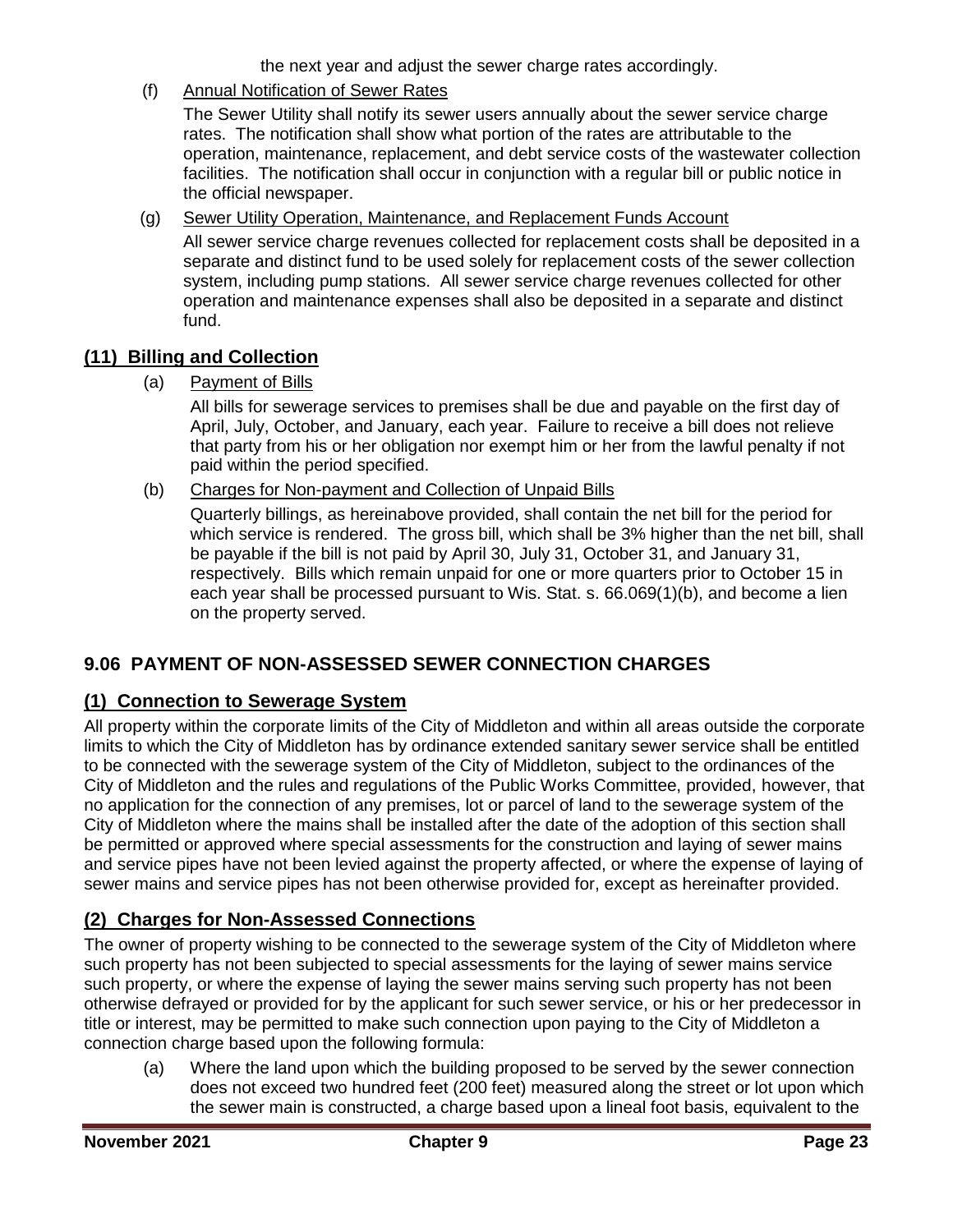assessment made against the assessable property on a lineal foot basis at the time the sewer main was laid.

(b) Where the land upon which the building proposed to be served by the sewer connection exceeds two hundred (200) feet measured along a street or lot upon which the sewer main is constructed, a lineal foot charge equivalent to the lineal foot assessment against the assessable property at the time the sewer main was laid, not to exceed, however, a charge based upon two hundred (200) feet, provided that the structures served by said service do not occupy a parcel greater than two hundred (200) feet in width. If the structures served by sewer service occupy a parcel of a width greater than two hundred (200) feet, the charge shall be based on the width of the parcel so served. In the event that additional applications are made for connections to additional buildings beyond the limits of the initial installation, additional connection charges shall be made in conformity with the provisions of this section.

## <span id="page-23-0"></span>**(3) Connections to Mains Installed Prior to Date of Adoption of This Section**

Connections to the sewerage system of the City of Middleton where the mains have been installed prior to the date of the adoption of this section shall be subject to the same rates, terms and conditions as set forth in subsection (2), above, of this section, it being the purpose and intent of this section to make the provisions governing connections to existing mains severable, so that in the event the provisions of this subsection shall be declared illegal, invalid or unconstitutional, the provisions of subsections (1) and (2) of this section set forth above shall be and remain in full force and effect. Any language of the contrary tenor or effect notwithstanding.

# <span id="page-23-1"></span>**9.07 ENFORECEMENT AND ABATEMENT OF THE DISTRICT ORDINANCE**

Enforcement and abatement of the District's Sewer Use Ordinance shall be in accordance with Article X of the District's Sewer Use Ordinance.

## <span id="page-23-2"></span>**9.08 ENFORCEMENT AND ABATEMENT OF THIS ORDINANCE**

#### <span id="page-23-3"></span>**(1) Notice of Violation and Special Order of Remedy**

Any person found in violation of this ordinance or of any prohibition, limitation or requirement contained therein, will be served with a written notice stating the nature of the violation and issuing a special order for the appropriate remedy thereof.

#### <span id="page-23-4"></span>**(2) Appeal Procedure**

Any person who objects to a notice of violation, a special order, or an ICR charge shall, upon request made to the Director of Public Works, be entitled to be heard by the Public Works Committee with respect to the objection.

## <span id="page-23-5"></span>**(3) Penalties**

A violation of any rule or order of the Public Works Committee shall be a public nuisance pursuant to Wis. Stat. s. 823.02, and shall be abated and damages and costs recovered therefore in accordance with Wis. Stat. s. 66.74(1)(d). Any person who fails to comply with a special order within the time specified shall be declared to be a person creating a public nuisance enjoinable under Wis. Stat. s. 823.02 and shall forfeit to the Community not more than \$1,000.00 for each day such violation continues.

## <span id="page-23-6"></span>**(4) Falsifying of Information**

No person shall knowingly make any false statement, representation, record, report, plan or other document or knowingly render inaccurate any monitoring device or method required under this Ordinance of the District's Sewer Use Ordinance. Any person who violates this provision shall be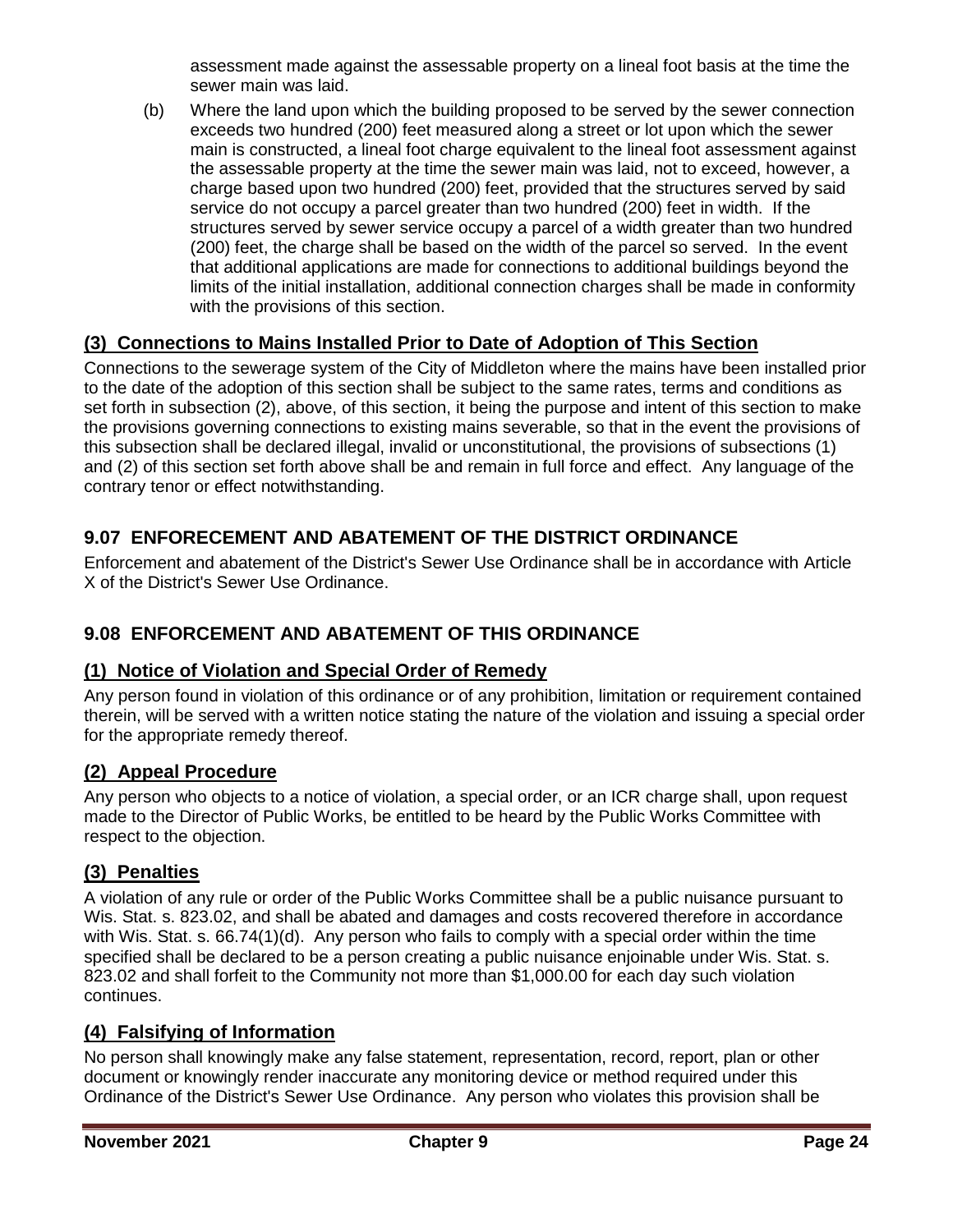subject to the penalties imposed under s. 9.08(3) of this Ordinance.

# <span id="page-24-0"></span>**9.09 STORM WATER UTILITY**

## <span id="page-24-1"></span>**(1) Purpose**

The Common Council finds that the management of storm water and other surface water discharges draining to the Pheasant Branch, Esser Pond, Stricker Pond, Tiedeman Pond, Graber Pond, Dorn Creek, Black Earth Creek, and Lake Mendota is a matter that affects the health, safety and welfare of the City, its citizens and businesses and others in the surrounding area. In addition, the Federal Environmental Protection Agency and the Wisconsin Department of Natural Resources have implemented standards for storm water management that will require significant upgrades to the existing storm water practices of the City, as well as increased costs for complying with these standards. Failure to effectively manage storm water affects the sanitary sewer utility operations of the City by, among other things, increasing the likelihood of infiltration and inflow into the sanitary sewer system. Surface water runoff may cause erosion of lands, threaten residences and businesses with water damage, and create environmental damage to the rivers, streams and other bodies of water within and adjacent to the City. A system for the collection and disposal of storm water provides services to all properties within the City and surrounding areas including properties not currently served by the systems. The cost of operating and maintaining the City storm water management system and financing necessary repairs, replacements, improvements and extensions thereof should, to the extent practicable, be allocated in relationship to the services received from the system. In order to protect the health, safety and welfare of the public, the Common Council hereby exercises its authority to establish a storm water utility and establish the rates for storm water management services, adopting and publishing as required by law the regulations contained in this Section. The City is acting pursuant to the authority granted by Wis. Stats. § 66.0821.

## <span id="page-24-2"></span>**(2) Creation, Power, and Authority of Utility**

- (a) In order to protect the health, safety, and welfare of the public, the Common Council hereby exercises its authority to establish the City of Middleton Storm Water Utility.
- (b) The management, operation and control of the City of Middleton Storm Water Utility shall be vested in the Storm Water Utility Board.
- (c) Subject to the approval of the Common Council, the Storm Water Utility shall have the power and authority to operate and maintain major storm water management facilities, and to conduct, manage, and finance such utilities, operations and activities as the Storm Water Utility Board deems to be proper and reasonably necessary for a system of storm water and surface water management. These facilities may include, without limitation due to enumeration, surface and underground drainage facilities, sewers, watercourses, retaining walls, ponds, streets, roads, ditches and such other facilities relating to collection, runoff, detention and retention. This includes facilities that will support a storm water management system, whether such facilities are owned and operated directly by the City or are provided under statutory or contractual provisions and furnishing of which facilities create or impose a cost or charge upon the City for the services afforded by such facilities.

## <span id="page-24-3"></span>**(3) Definitions**

The following words, terms and phrases, when used in this Section 9.09 shall have the meanings ascribed to them in this Section, except where the context clearly indicates a different meaning:

(a) "Adjustment" means a change to the number of ERUs assigned to a customer in cases where the Storm Water Utility Manager determines that cumulative rate charges for multiple parcels or units within a parcel are not appropriate. Adjustments are only available for residential properties.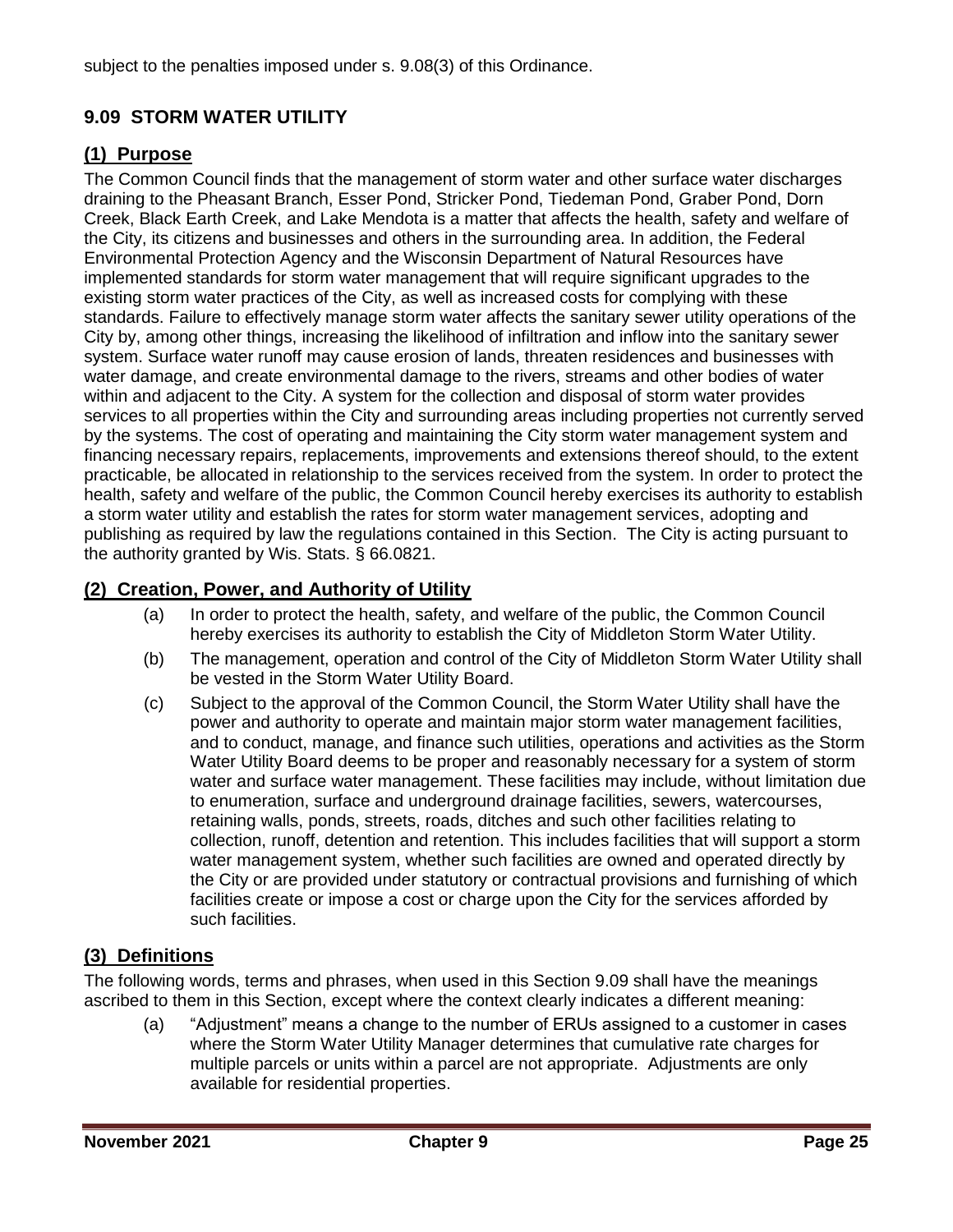- (b) "City Engineer" means the City employee so designated by the City or his or her designee.
- (c) "Commercial building" means a building for business and commercial uses.
- (d) "Condominium" means a residential unit subject to a condominium declaration as required by Wis. Stats. Chap. 703.
- (e) "Credit" means a reduction that a customer may receive for implementing practices or providing services that reduce the City's costs for managing storm water runoff, or for discharging storm water runoff from impervious surfaces directly to any Water of the State that are not maintained by the City.
- (f) "Customer" means the owner of a developed parcel.
- (g) "Developed parcel" means any parcel where the land has been altered by the construction or exposure of impervious area that equals or exceeds 200 square feet.
- (h) Duplex" means a building containing two dwelling units, or as otherwise defined in the City's Building and Zoning Codes.
- (i) "Equivalent runoff unit (ERU)" means the statistical average amount of impervious surface area per residential parcel, in square feet, associated with parcels within the City, containing single-family, duplex or triplex units. One ERU is equal to 2,880 square feet of impervious area.
- (j) "Fixed cost" means the portion of the storm water fee that is applied to each residential and nonresidential customer where the charge arises from the administrative and general expenses of the Storm Water Utility. The fixed costs shall include the following as applicable:
	- 1. Storm water salaries, including overtime, social security and fringe benefits based upon percentage of time spent by City employees on storm water management and related overhead functions;
	- 2. Membership in the Madison Area Municipal Storm Water Partnership (MAMSWaP) and direct costs associated therewith;
	- 3. Costs for audits of the Storm Water Utility;
	- 4. The City's share of the cost for any permit issued by the Wisconsin Department of Natural Resources that covers the City and may include the other MAMSWaP communities and UW Madison;
	- 5. Storm water facility rental cost;
	- 6. Allocated share of liability, property and worker's compensation insurance costs;
	- 7. Storm water newsletter and website expenses;
	- 8. Storm water office supplies;
	- 9. Storm water equipment maintenance; and
	- 10. Storm water education.
- (k) "Impervious area" means a surface as measured on a horizontal plane that has been compacted or covered with a layer of material so that it is highly resistant to infiltration by rainwater. It includes, but is not limited to, all areas covered by structures, roof extensions, patios, porches, driveways, loading docks, parking lots, sidewalks, any removal of pervious soil layer that results in the exposure of an impervious soil or rock layer, and compacted clay and gravel which are used as driveways or parking lots.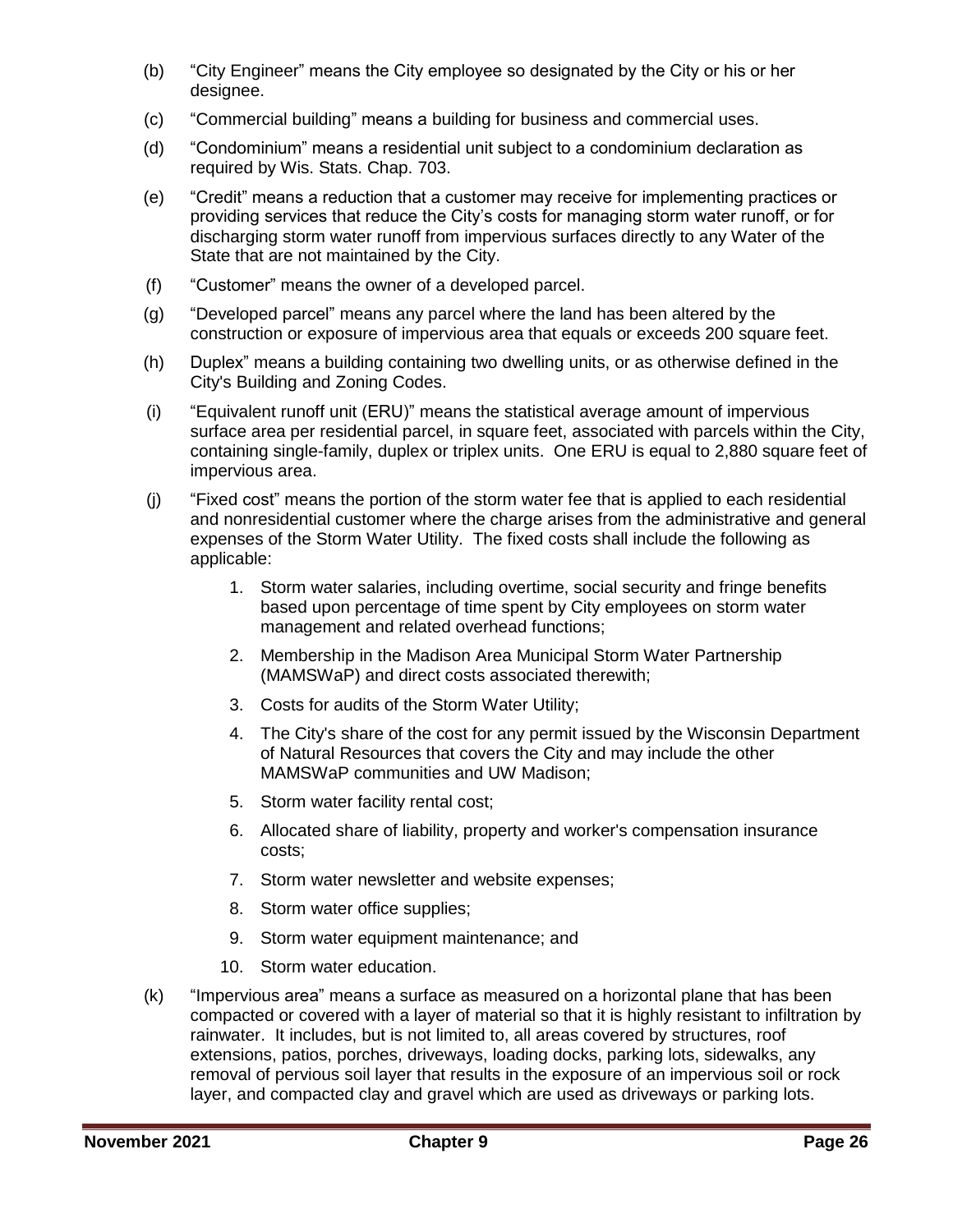Impervious area is deemed to generate excess or increased runoff as compared to property in its undeveloped state.

- (l) "Industrial parcel" means that parcel of land intended for manufacturing and industrial activities.
- (m) "Institutional parcel" means that parcel of land intended for governmental, educational or religious activities that has obtained exemption from Wisconsin property taxes under Wis. Stats. § 70.11(1), (2), (2m), (3), (4), (6), (7), (20), (32) and (34).
- (n) "Multifamily residential parcel" means that parcel of land containing four or more dwelling units and may include condominiums in which the dwelling units are contained within individual structures containing four or more dwelling units.
- (o) "Nonresidential parcel," for the purposes of this Section, means that parcel of land intended for the following uses: commercial, industrial, institutional and multifamily.
- (p) "Owner" means a person having a vested or contingent interest in the property in question and includes the duly authorized agent or attorney of the owner, a purchaser, a deviser, or a fiduciary of the subject property.
- (q) "Parcel" means a legally defined piece of land, or as otherwise defined elsewhere in this Code as may be applicable.
- (r) "Residential parcel" means that parcel of land intended for single-family, duplex or triplex use and includes condominiums in which the dwelling units are contained within individual structures containing three or fewer dwelling units.
- (s) "Single-family" means a building containing one dwelling unit, or as otherwise defined in the City's Building and Zoning Codes.
- (t) "Storm Water Credit Manual" means a document, on file with the Storm Water Utility Manager, describing the requirements for the application and documentation of eligibility for a storm water utility credit or adjustment. The Common Council shall approve this Manual and all amendments thereto.
- (u) "Storm Water Utility Board" means the body created under Section 2.32 of the City Code of Ordinances.
- (v) "Storm Water Utility Manager" means that person designated by the City Administrator to oversee and manage the activities of the Storm Water Utility.
- (w) "Triplex" means a building containing three dwelling units, or as otherwise defined in the City's Building and Zoning Codes.
- (x) "Undeveloped" or "undeveloped parcel" means a parcel on which no manmade land disturbing activities have occurred that resulted in the creation or exposure of impervious surface of or on the land. Undeveloped parcels are not deemed to generate excess or increased runoff.
- (y) "Variable costs" means the portion of the storm water fee reflecting the costs incurred by the Storm Water Utility related to activities in the maintenance and operations of the Utility as outlined in subparagraph (2) of this Section.

These costs may include portions of:

- 1. Storm water legal services;
- 2. Storm water engineering services;
- 3. Storm water detention basin maintenance;
- 4. Storm sewer maintenance;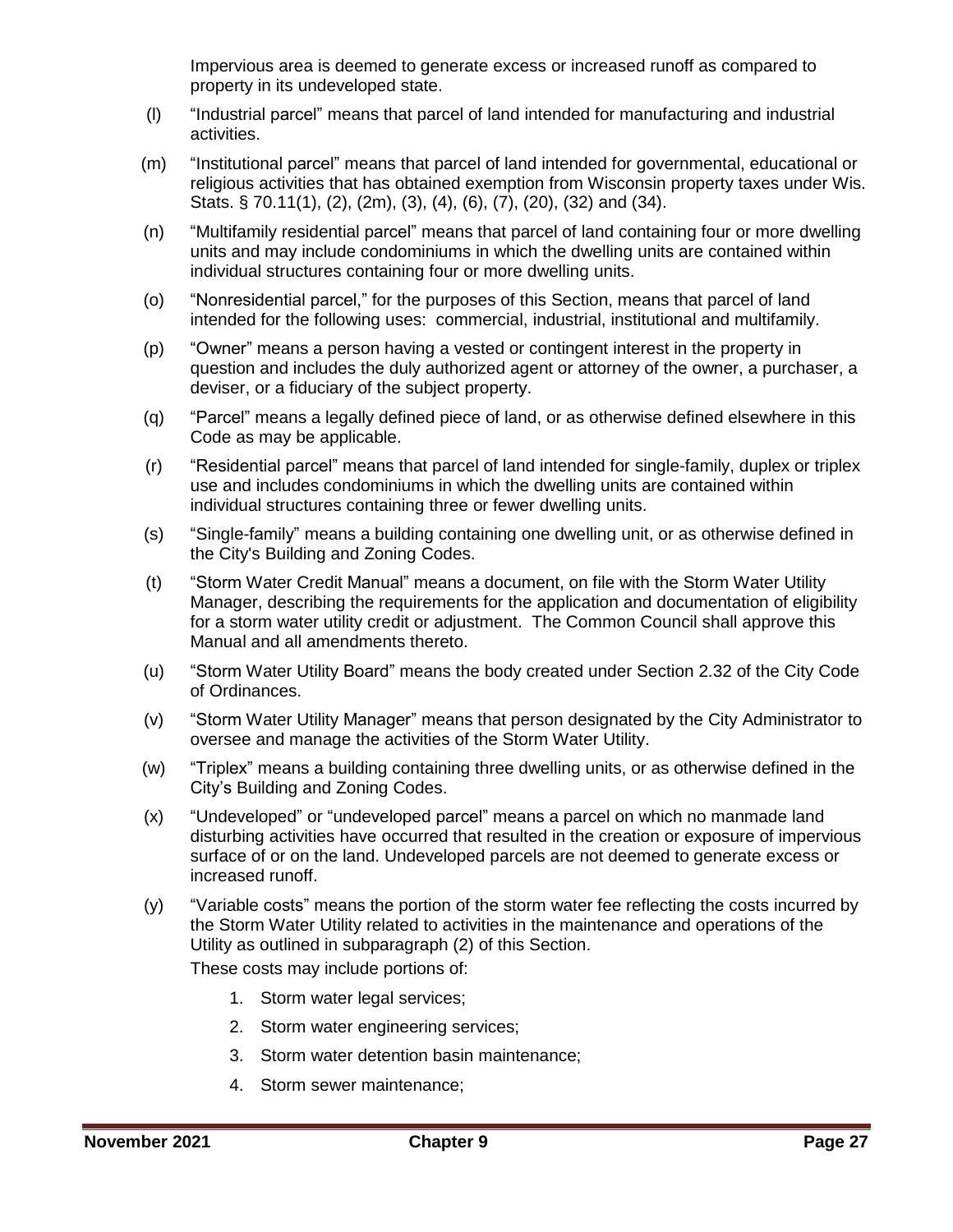- 5. Yard waste collection services;
- 6. Storm water monitoring and testing;
- 7. Storm water facilities locates;
- 8. Allocated costs for City-owned facilities used by employees who have a percentage of their labor time allocated to the Storm Water Utility;
- 9. Storm water equipment rental;
- 10. Storm water operating supplies;
- 11. Storm water capital projects; and
- 12. Debt service from storm water capital projects.

#### <span id="page-27-0"></span>**(4) Applicability of Charges**

A storm water utility charge to cover the costs of the storm water management system necessary to fulfill the purposes set forth in this Section 9.09 shall apply to each developed parcel in the City. The City Engineer shall prepare a map, the "City Impervious Area Map," depicting impervious areas of all such properties in the City other than single-family, duplex and triplex units and which shall be approved by the Storm Water Utility Board. In the alternative, the City Engineer may submit data justifying the calculation of impervious surface areas for properties other than single-family, duplex and triplex units not yet included on such map. A copy of such map or such calculations of impervious areas shall be kept on file in the office of the City Engineer. Storm water utility charges shall not apply to public rights-of-way or railroad rights-of-way, or undeveloped parcels as defined herein during the time period in which the parcels remain undeveloped.

### <span id="page-27-1"></span>**(5) Calculation of Storm Water Utility Charges**

(a) Customer Classification

All property subject to storm water utility charges shall be classified into one of the following customer classes:

- 1. Residential
- 2. Nonresidential
- (b) Storm Water Fee

Each customer shall be charged a storm water fee, comprised of the customer's share of the fixed costs and variable costs based upon a rate as established by the Common Council, as set forth in Appendix A of this Code.

(c) Residential

Each single-family unit, or each unit within a duplex or triplex or each unit in a condominium, shall be charged for one ERU. Condominiums configured as multifamily residential units (four or more units per building) are eligible for amendment to this assignment to treat the condominium as a multifamily property. Such requests shall be made in writing to the City Engineer by the condominium association and shall be granted for any eligible property.

(d) Nonresidential

Each other developed parcel, whether multifamily residential, commercial, industrial or institutional, shall be assigned and charged for one ERU or a number of ERUs equal to the ratio of the total impervious area of the parcel to the square footage of one ERU, whichever is greater. The number of ERUs shall be rounded to the nearest tenth.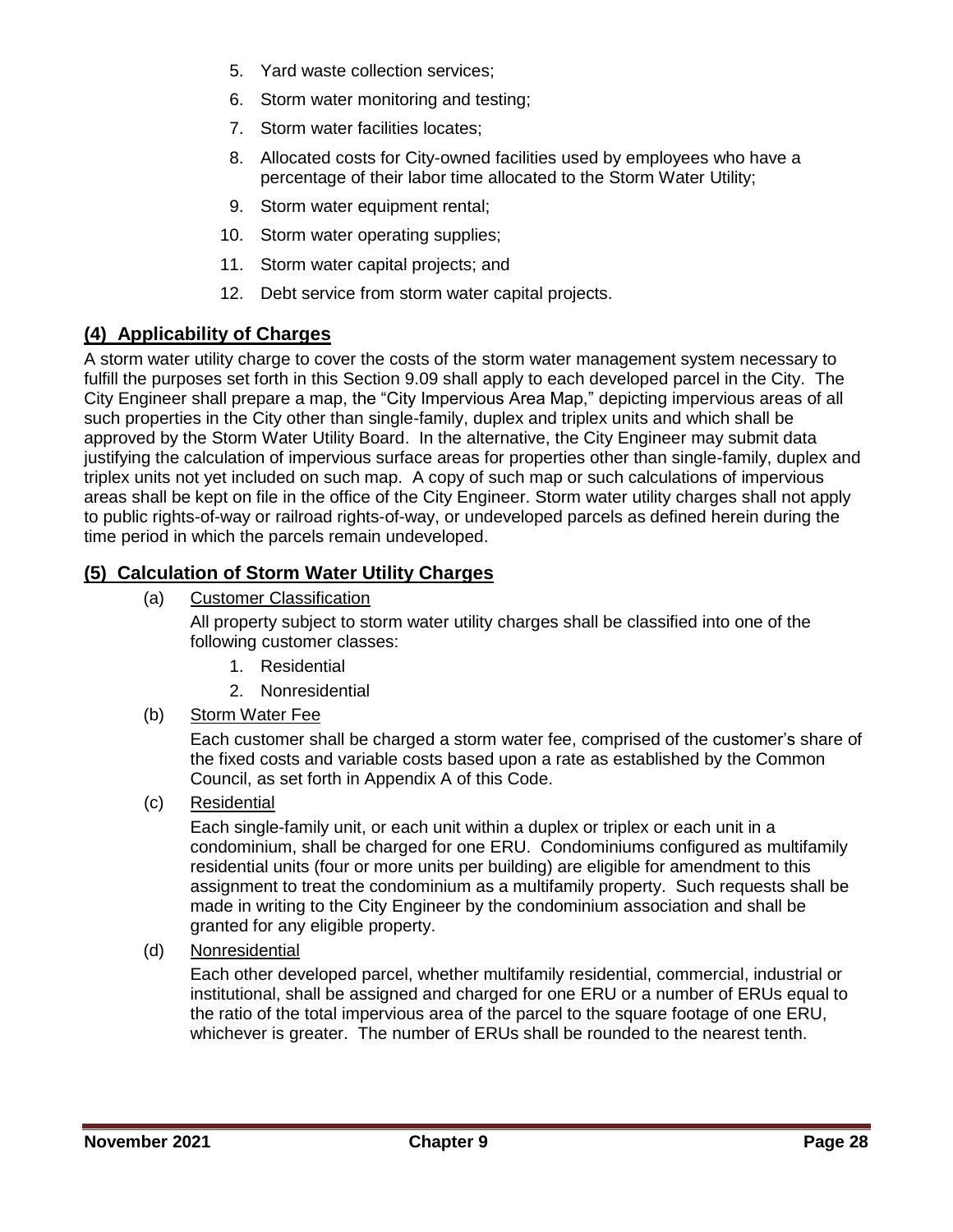# <span id="page-28-0"></span>**(6) Credits**

Credits may be obtained toward a reduction of the variable cost portion of the storm water fee, chargeable to a given parcel. Such credits may be obtained as follows:

(a) Applicability

Except as provided in subparagraph (6)(f), credits are only applicable to nonresidential land uses with a minimum un-credited ERU total of 2.5 ERUs. Credits for implementing on-site storm water management practices will be given only where such practices exceed the minimum standards for new development or redevelopment, as applicable, established by the City for such purposes.

(b) Discharge Rate Reduction

The owner of an eligible nonresidential developed parcel who installs and maintains storm water controls to achieve storm water discharge rate reduction, may receive a credit, not to exceed 20%, calculated in accordance with subparagraph (i) of this Section.

(c) Runoff Volume Reduction

The owner of an eligible nonresidential developed parcel who installs and maintains storm water controls to achieve storm water runoff volume reduction, may receive a credit, not to exceed 20%, calculated in accordance with subparagraph (i) of this Section.

(d) Quality Improvement

The Owner of an eligible nonresidential developed parcel who installs and maintains storm water controls to improve the quality of storm water discharge, may receive a credit, not to exceed 20%, calculated in accordance with subparagraph (i) of this Section.

(e) Education

Any property on which there is located an elementary, middle, or high school where an established storm water education curriculum is taught may receive a credit not to exceed 20% calculated in accordance with subparagraph (i) of this Section and as further described in this subparagraph. Such credit shall apply only to the property of the school where the storm water education curriculum is taught. The method of calculation of the credit shall be established by the Storm Water Utility Board upon review of a proposed curriculum. A qualifying storm water education curriculum shall present storm water and water resources management education to every student at least one time during each student's time at the particular school and shall be reasonably calculated to encourage appreciation and stewardship of water resources and thereby reduce negative impacts on local streams and lakes. Subparagraphs (h) and (j) through (l) of this Section shall not apply to obtain this credit. Application for this credit shall be made by submitting a proposed curriculum to the Storm Water Utility Manager with a written request for consideration of a credit. The Storm Water Utility Manager shall review and render a decision regarding the proposed curriculum and shall submit a recommendation to the Board within 120 days of receipt of the request unless an extension of time is agreed to, in writing, by the school or district. The Storm Water Utility Manager may negotiate with the school or district during the 120 days regarding the specifications of the curriculum and the amount of credit to be recommended. The Storm Water Utility Board shall have final approval authority.

(f) Direct Discharge

The owner of any residential or nonresidential parcel that discharges storm water runoff directly to Lake Mendota, or other Waters of the State that are not maintained by the City, without first passing through an element of the publicly owned storm water collection and conveyance system operated or maintained by the City or without crossing any public rights-of-way, may apply for a credit toward the variable cost portion of the storm water utility bill, regardless of the number of ERUs assigned to the parcel. The amount of this credit shall be in direct proportion to the fraction of the impervious area of the parcel that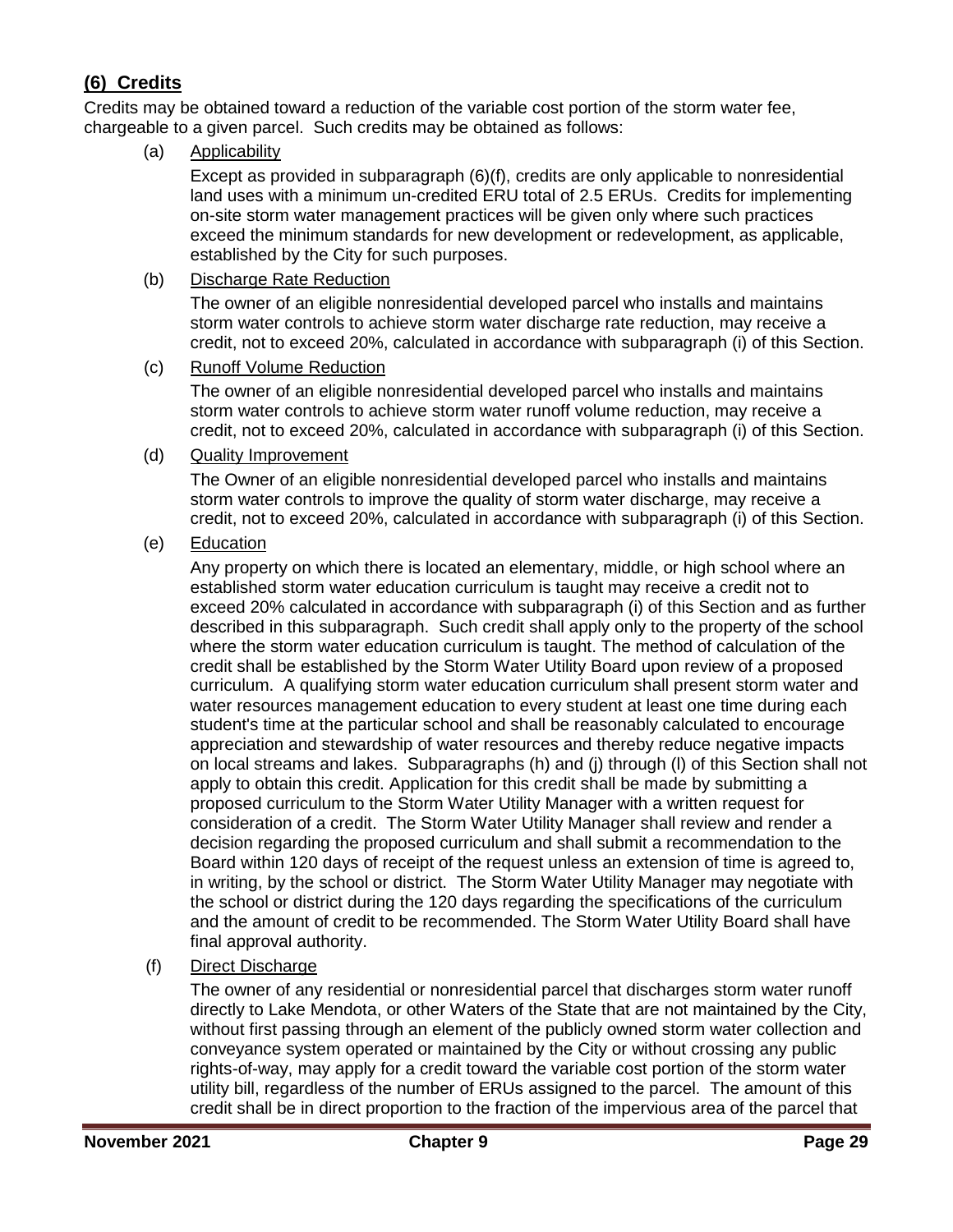drains directly to the lake.

#### (g) Effect of Credits

In the event the City grants any storm water fee credits, the cost of any credits may be reallocated across all properties within the City by increasing the charge rate of a single ERU so that the total revenue available to the Storm Water Utility shall not be reduced by the amount of the credits allowed.

#### (h) Application

To obtain a storm water fee credit, the owner of developed parcels must submit an application on a form prescribed by the Storm Water Utility Manager, and which includes design calculations as specified in the Storm Water Credit Manual and certified by a professional engineer or professional hydrologist. The Storm Water Utility Manager shall review the application and supporting materials to determine eligibility and amount of the credit. No property shall receive a credit unless the calculation methodology conforms to the calculation methodologies specified in the Storm Water Credit Manual. If the information submitted is complete, the Storm Water Utility Manager shall make a determination within 60 days of submittal.

#### (i) Calculation of Credit

If any property qualifies for a storm water fee credit under subparagraphs (b) through (e), the maximum available credit shall be applied only against the variable cost portion of the storm water fee. No credit is available against the fixed cost portion of the storm water fee. In no case may a credit or a combination of credits reduce the variable portion of the storm water fee below the charge for one ERU per year, nor exceed 60% of the variable portion. Except for subparagraph (e), calculations shall be done in accordance with applicable, current calculation methodologies specified by the Wisconsin Department of Resources and by Dane County as set forth in the Storm Water Credit Manual. The maximum available storm water fee credit available under subparagraph (f) may be up to 100% of the variable cost portion of the Storm Water fee, but no other credits are applicable to the portion of the site which is approved for a direct discharge credit.

## (j) Appeal

The customer may appeal any decision of the Storm Water Utility Manager to the Storm Water Utility Board. Written notice of appeal shall be filed with the City Clerk within 15 days of receipt of the Storm Water Utility Manager's determination. The notice of appeal shall describe the basis of the appeal.

(k) Fees

The credit application shall be accompanied by a fee as established in Appendix A to Chapter and Section 3.12 of this Code. There shall be no fee required for a notice of appeal.

#### (l) Effective Date

No credit shall take effect unless the storm water management facilities for which the application was filed are completely installed, stabilized against erosion, and approved by the City Engineer. Additionally, the owner of such developed parcel(s) shall enter into a Storm Water Management Maintenance Agreement with the City, approved by the Storm Water Utility Board and Common Council, and recorded. Any storm water facility approved by the City Engineer shall receive a credit as of July 1 in the year of completion if completed prior to April 1 of such year. Any storm water facility approved by the City Engineer after April 1 of any year shall receive a credit on January 1 of the next succeeding year.

## (m) Maintenance

Once installed, the owner of developed parcels shall maintain the practices for which credit was granted. In order to qualify for a credit in subsequent years, the owner shall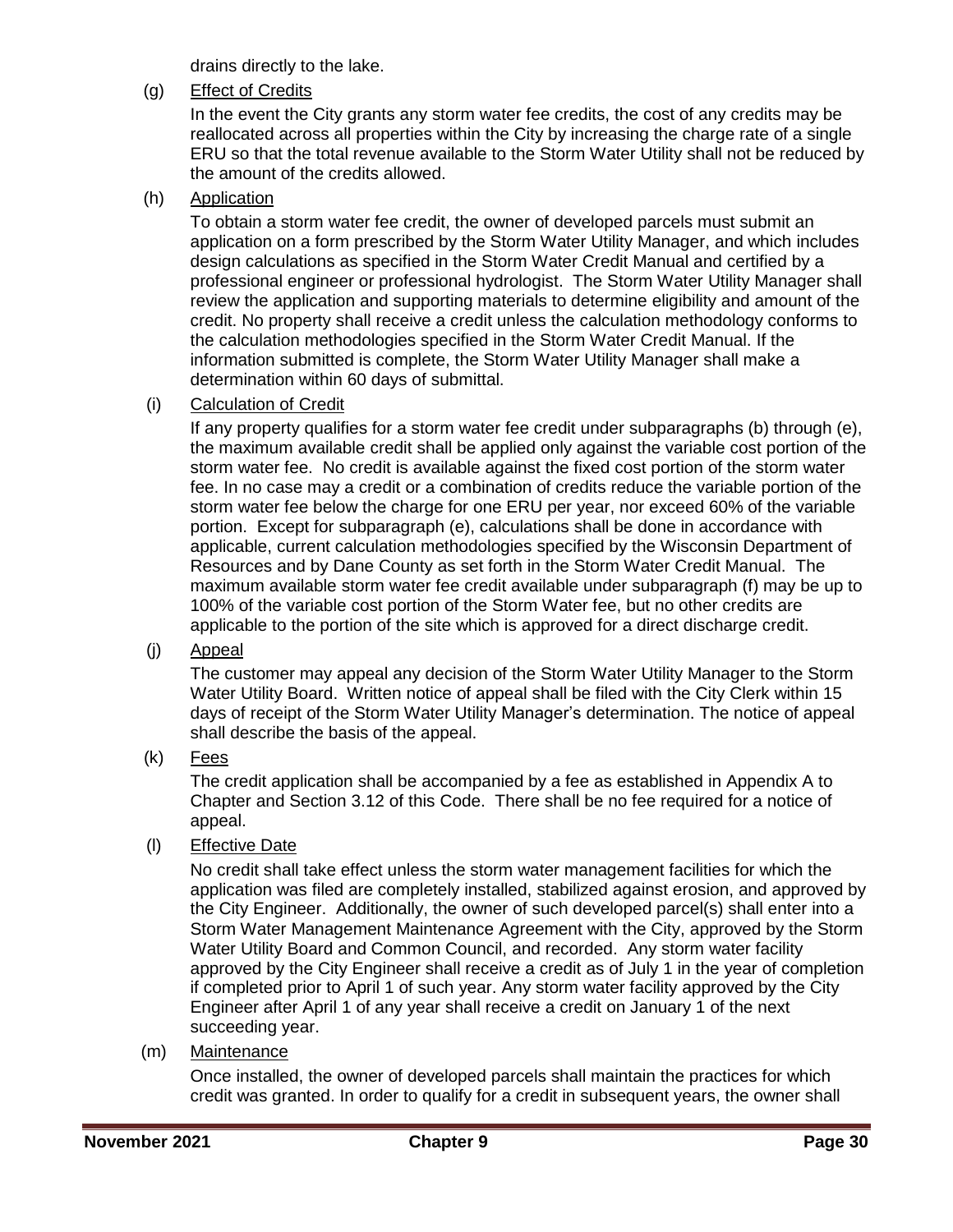certify in writing to the City no later than June 30 of each succeeding even numbered year of the owner's continued maintenance of the practice for which credit was granted. The certification must be accompanied by a certification from a professional engineer or professional hydrologist that the practices and methods continue to exceed the minimum standards established by the City for such purposes. Failure to maintain the practice or to submit the required certifications shall result in cancellation of the credit.

# <span id="page-30-0"></span>**(7) Adjustments**

A Customer may be eligible to have the number of ERUs assigned to their property adjusted if either of the conditions described in this section apply. Such requests shall be made in writing to the City Engineer and shall be granted for any property meeting the applicable conditions.

(a) Residential Property

The number of ERUs on a property may be reduced to zero for any residential property meeting the following criteria:

- 1. The property is a lot classified as residential;
- 2. The customer can demonstrate that there are no living units on the lot;
- 3. The lot abuts another residential lot owned by the same customer and to which an ERU has been assigned; and
- 4. The lot functions as an extension of the abutting residential lot.
- (b) Nonresidential Property

The number of ERU's may be reduced if property is classified as nonresidential and the customer can demonstrate through more accurate documentation than the City's Impervious Area Map that the impervious area or number of ERUs allocated to the property is incorrect, in which case the allocated ERUs may be adjusted to reflect the more accurate data.

#### <span id="page-30-1"></span>**(8) Billing**

- (a) The Storm Water Utility Board shall establish billing procedures and may bill charges on the same invoice as water and sewer charges.
- (b) Bills for storm water utility charges are rendered quarterly and become due and payable upon issuance following the period for which service is rendered. A late payment charge of 3% but not less than 50 cents will be added to bills not paid within 20 days of issuance. This 3% late payment charge will be applied only to any unpaid balance for the current billing period's usage. This late payment charge is applicable to all customers.
- (c) First billing, or subsequent amendment to billing resulting from further development, will be prorated as a fraction of the billing quarter during which the project commenced, based on the date of installation of the water meter, or if no meter is installed, the date of first land disturbance.
- (d) On October 15 of each year, the City Treasurer shall cause a notice to be mailed or delivered to the owner or occupant of any parcel to which storm water utility charges, plus any interest are in arrears. All balances in arrears on November 1 of each year shall become a lien on the parcel and shall be inserted on the tax rolls for collection in accordance with Wis. Stats. § 66.0809(3) as amended.
- (e) Billing methods and charge calculations may be modified for governmental customers by intergovernmental agreement pursuant to Wis. Stats. § 66.0301.

#### <span id="page-30-2"></span>**(9) Annual Budget; Enterprise Fund**

The City of Middleton Storm Water Utility shall prepare an annual budget, which shall separately account for the revenue and expense of the City of Middleton Storm Water Utility. Storm Water Utility expenses shall include all operation and maintenance costs, cost of borrowing, planning costs and